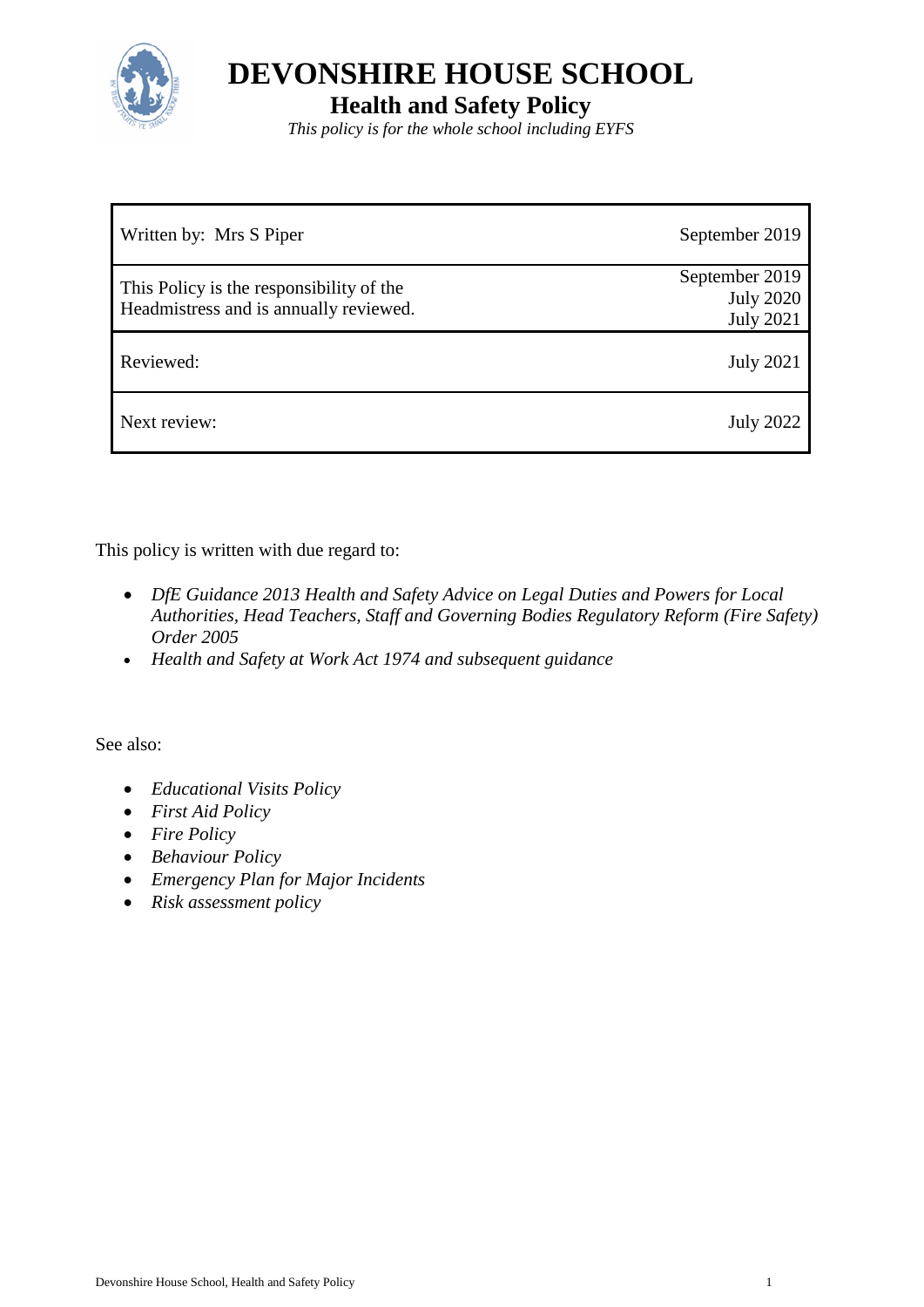# **CONTENTS**

| 1.            |                                                                                                       |  |
|---------------|-------------------------------------------------------------------------------------------------------|--|
| 2.            |                                                                                                       |  |
| a.            |                                                                                                       |  |
| b.            |                                                                                                       |  |
| $C_{\bullet}$ |                                                                                                       |  |
| d.            |                                                                                                       |  |
| e.            |                                                                                                       |  |
| 4.            |                                                                                                       |  |
| 5.            |                                                                                                       |  |
| 6.            |                                                                                                       |  |
| 7.            |                                                                                                       |  |
| 8.            |                                                                                                       |  |
| 9.            |                                                                                                       |  |
| 10.           |                                                                                                       |  |
| 11.           |                                                                                                       |  |
|               |                                                                                                       |  |
|               | a.                                                                                                    |  |
|               | $\mathbf{b}$ .                                                                                        |  |
|               | $\mathbf{c}$ .                                                                                        |  |
|               | Follow public health advice on testing, self-isolation and managing confirmed cases<br>$\mathbf{d}$ . |  |
|               |                                                                                                       |  |
|               |                                                                                                       |  |
| 12.           | OCCUPATIONAL HEALTH SERVICES AND WORK RELATED STRESS 12                                               |  |
| 13.           | WORKPLACE SAFETY FOR STAFF, PUPILS AND VISITORS  12                                                   |  |
| 14.           |                                                                                                       |  |
|               |                                                                                                       |  |
|               |                                                                                                       |  |
|               |                                                                                                       |  |
| 15.           |                                                                                                       |  |
| 16.           |                                                                                                       |  |
| 17.           |                                                                                                       |  |
| 18.           |                                                                                                       |  |
| 19.           |                                                                                                       |  |
| 20.           |                                                                                                       |  |
| 21.           |                                                                                                       |  |
| 22.           |                                                                                                       |  |
| 23.           |                                                                                                       |  |
|               |                                                                                                       |  |
| 24.           |                                                                                                       |  |
| 25.<br>26.    |                                                                                                       |  |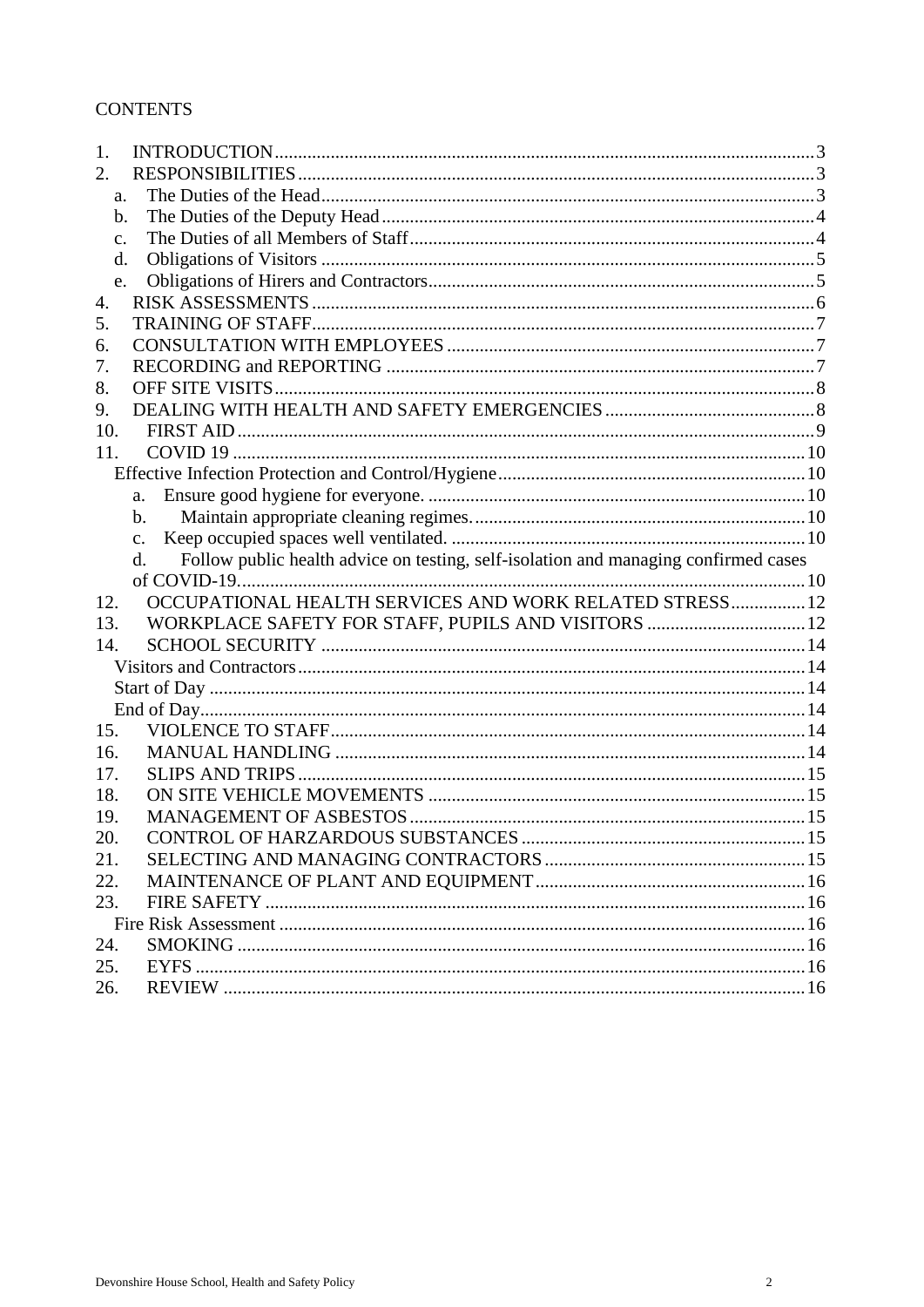# **1. INTRODUCTION**

- <span id="page-2-0"></span>• The employer undertakes to provide a safe and healthy working and learning environment for staff, pupils and visitors including all students in the EYFS
- The employer accepts that it has a responsibility to take reasonably practicable steps to secure the health of pupils, staff and others using the school premises or participating in school-sponsored activities.
- The employer recognises that the prevention of accidents, injury or loss is essential to the efficient operation of the school and is part of the good education of its pupils.
- The employer will take reasonable steps to identify hazards and reduce them to a minimum. All staff and pupils must appreciate, however, that their own safety and that of others also depends on their individual conduct and vigilance while on the school premises or while taking part in school-sponsored activities.

# **2. RESPONSIBILITIES**

<span id="page-2-1"></span>The Health and Safety at Work Act 1974 states that

"It shall be the duty of every employee while at work:

- (i) To take reasonable care for the health and safety of himself and any other persons who may be affected by his acts or omissions at work, and
- (ii) As regards any duty or requirement imposed on his employer or by any other person by or under any of the relevant statutory provisions, to co-operate with him as far as it is necessary to enable that duty or requirement to be performed or complied with"

# **a. The Duties of the Head**

- <span id="page-2-2"></span> The Head, on behalf of the School Governance, has responsibility for the day-to-day running, maintenance and development of safe working practices and conditions for pupils, teaching staff, non-teaching staff, ancillary workers, and visitors. She will take all practicable steps to achieve this end and, where necessary, will report about them to the School Governance.
- The Head is required to establish, monitor and review measures needed to meet satisfactory standards and to take all necessary and appropriate action to ensure that the standards are maintained at all times and with due regard of statutory requirements.
- The Head will make arrangements for all staff, including voluntary and temporary persons, to receive comprehensive information on this policy, all other relevant health and safety matters and the instruction and training that will be given to all employees so that they may carry their duties in a safe manner, without placing themselves or others at risk.

In particular, the Head will endeavour to:

- (i) ensure, at all times, the health, safety and welfare of all pupils, staff, and others using the premises;
- (ii) ensure safe working conditions of the school premises and facilities;
- (iii) ensure safe working practices and procedures throughout the school so that all risks are controlled;
- (iv) identify the training needs of staff and pupils and ensure that all members of staff who have identified training needs receive adequate and appropriate training and instruction on health and safety matters;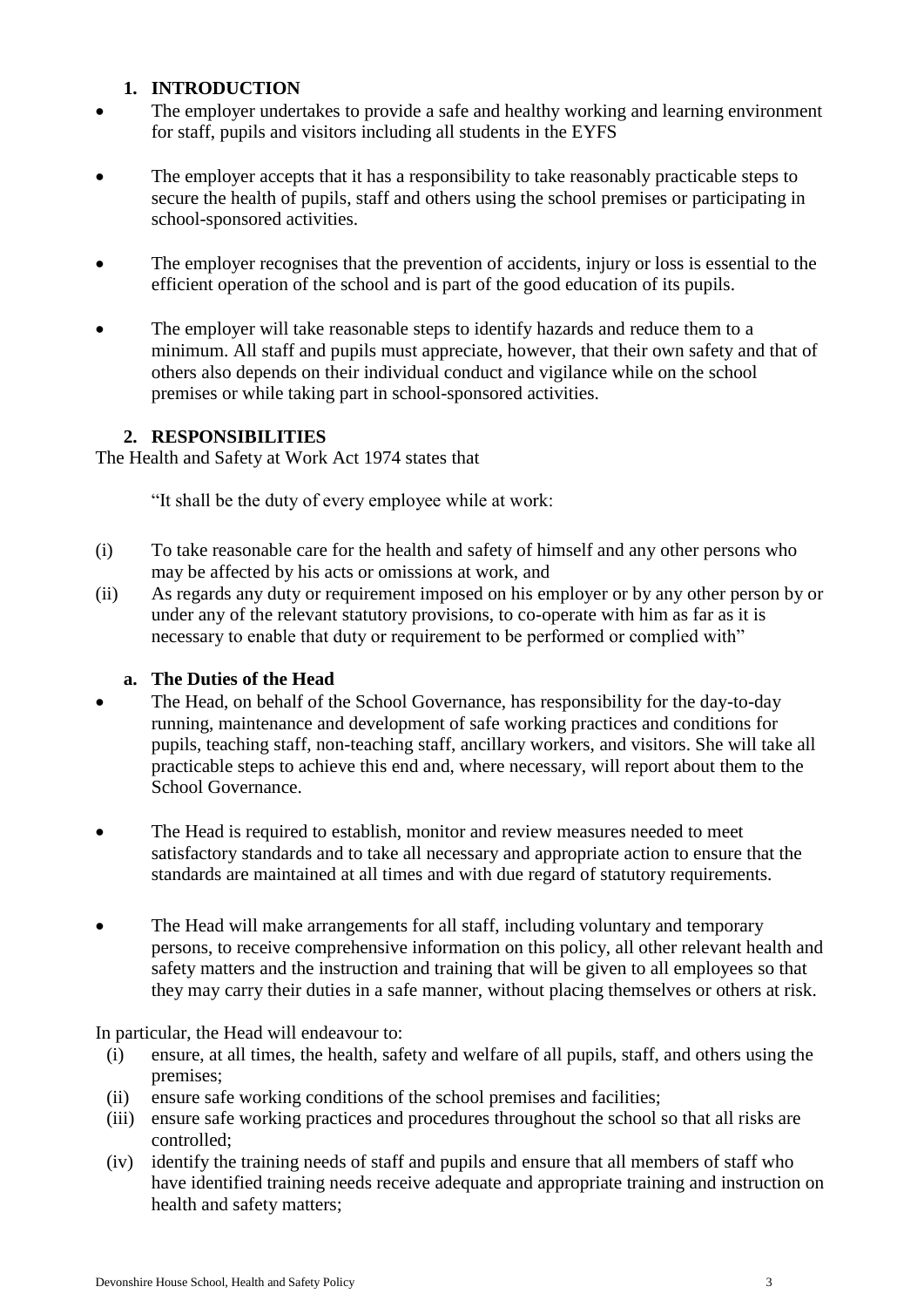- (v) arrange systems of risk assessment to allow the prompt identification of potential hazards and correct them where possible, ensuring, where necessary, that the School Governance is appropriately briefed;
- (vi) ensure that any defects in the premises, its plant, equipment or facilities which relate to or may affect the health or safety of pupils, staff, and others, are made safe in a timescale commensurate with the risk;
- (vii) collate accident and incident information, including 'near misses', and when necessary carry out accident and incident investigations;
- (viii) monitor the standards of health and safety throughout the school, including all school and non-school-based activities; monitor the management structure, in consultation with the School Governance;
- (ix) where necessary, consult with members of staff, including a specifically designated representative, on health and safety issues;
- (x) Encourage pupils, staff, and others to promote Health and Safety;
- (xi) Undertake an annual review of Health and Safety procedures and review this policy accordingly

# **b. The Duties of the Deputy Head**

<span id="page-3-0"></span>The Deputy Head Upper School is the School's Health and Safety Officer and is directly responsible to the Head for overall day-to-day implementation and operation of the School's Health & Safety policy.

He will ensure that:

- (i) safe methods of working exist and are implemented
- (ii) Health & Safety regulations, rules, procedures and codes of practice are being applied effectively;
- (iii) staff, pupils and others under their jurisdiction are instructed in safe working practices;
- (iv) new employees are given instruction in safe working practices;
- (v) regular safety inspections are made, as required by the Head, or as necessary;
- (vi) positive, correct action is taken where necessary to ensure the health and safety of all staff, pupils and visitors;
- (vii) all plant machinery and equipment is adequately supervised or protected, in safe working order and restricted to authorised personnel only;
- (viii) appropriate protective clothing and equipment, first aid and fire appliances are provided and readily available for use;
- (ix) hazardous and highly flammable substances are correctly stored out of pupils' reach and labelled, and exposure is minimised;
- (x) pupils are not left on their own;
- (xi) any Health & Safety concerns are reported immediately to the Head;
- (xii) no one is admitted to the building without immediate appropriate checking.
- (xiii) all visitors wear 'visitors badge' with Health and Safety instructions on the reverse side.
- (xiv) This must be brought to their attention.

# **c. The Duties of all Members of Staff**

<span id="page-3-1"></span>All members of staff are expected to familiarise themselves with the Health & Safety aspects of their work.

All members of staff have a responsibility to:

- (i) take reasonable care of their own health and safety and that of any other persons who may be affected by their acts or omissions at work;
- (ii) follow agreed practices and working procedures;
- (iii) report any accident, 'near miss', incidents of violent or verbal abuse, or any hazard;
- (iv) ensure Health & Safety equipment is not misused or susceptible to interference;
- (v) carry out instructions given by the School.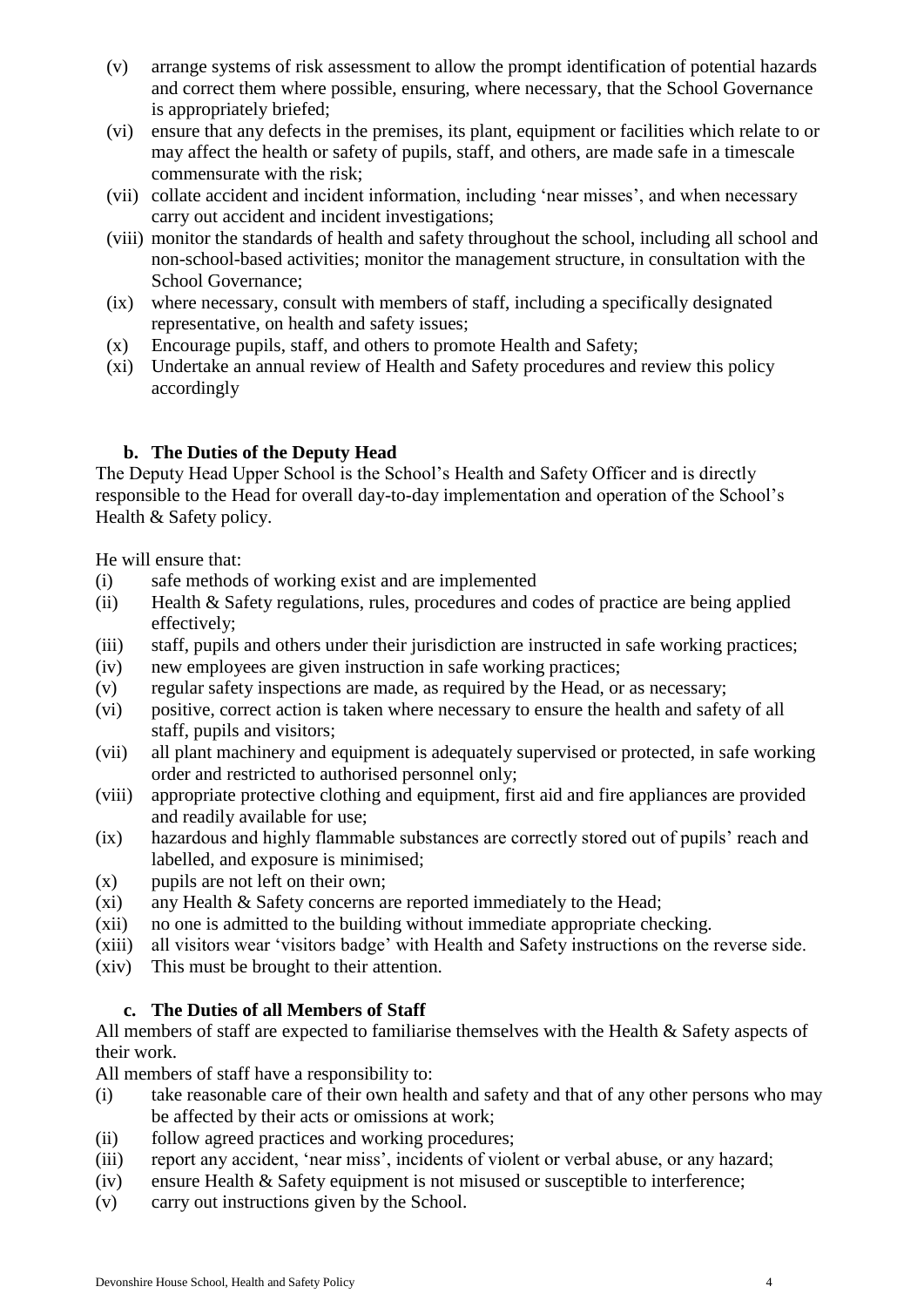(vi) Inform the employer of any work situation representing a serious and immediate danger, so that remedial action may be taken.

In addition, teachers and other staff all have a duty under the common law duty to act as any prudent parent would do when in charge of pupils. This means that they should make judgements and ensure things are set up in order to ensure the Health and Safety of the pupils in their care

#### **d. Obligations of Visitors**

<span id="page-4-0"></span>Regular visitors and other users of the premises (e g deliverymen from specific companies) should be required to obey the safety rules of the School. In particular, parents helping in school should be made aware of Health & Safety arrangements applicable to them through the teacher to whom they are assigned.

# **e. Obligations of Hirers and Contractors**

<span id="page-4-1"></span>When the premises are hired to third parties it will be a condition that all hirers are familiar with this policy, that they comply with the School's safety directives and that they will not:

- 1. Use any School equipment without permission from the Head
- 2. Alter fixed installations
- 3. Remove fire and safety notices or equipment
- 4. Take any action that may create hazards for persons using the premises or the staff or pupils of the School

All hirers or Parent Groups, in conjunction with the Health & Safety Officer, must complete a full risk assessment for any event held on School Premises, including fundraising activities.

All contractors who work on School premises are required to ensure safe working practices by their own employees under the provisions of the Health & Safety of Work Act 1974 and must pay due regard to the safety of all persons using the premises in accordance with the above Act. They should fill in the Contractor's Health and Safety Form (H & S Form 2)

### **3. ARRANGEMENTS TO ESTABLISH MONITOR AND REVIEW THE MEASURES NEEDED TO MEET SATIFACTORY HEALTH AND SAFETY STANDARDS**

- (i) All staff at the school have been made aware of the School's Health and Safety Policy and at the start of each academic year, or immediately staff join the School, all staff are required to sign the appropriate form  $(H & S$  Appendix 1 at the end of this document) indicating that they have read or re-read the Health and Safety Policy and that they understand it.
- (ii) Staff will carry out specific instructions and general instructions as issued by the Head or the Health and Safety Officer in order to preserve and enhance Health and Safety.
- (iii) Staff should report to the Head or the Health and Safety Officer any aspect representing a danger to Health and Safety. This report should be made in writing as soon as is feasibly possible.
- (iv) Every Class or Form Teacher and Classroom Assistant has a particular responsibility for the children and classrooms in his/her care.
- (v) Each member of staff must be familiar with information and advice contained in the Staff Handbook, particularly where it relates to Health and Safety.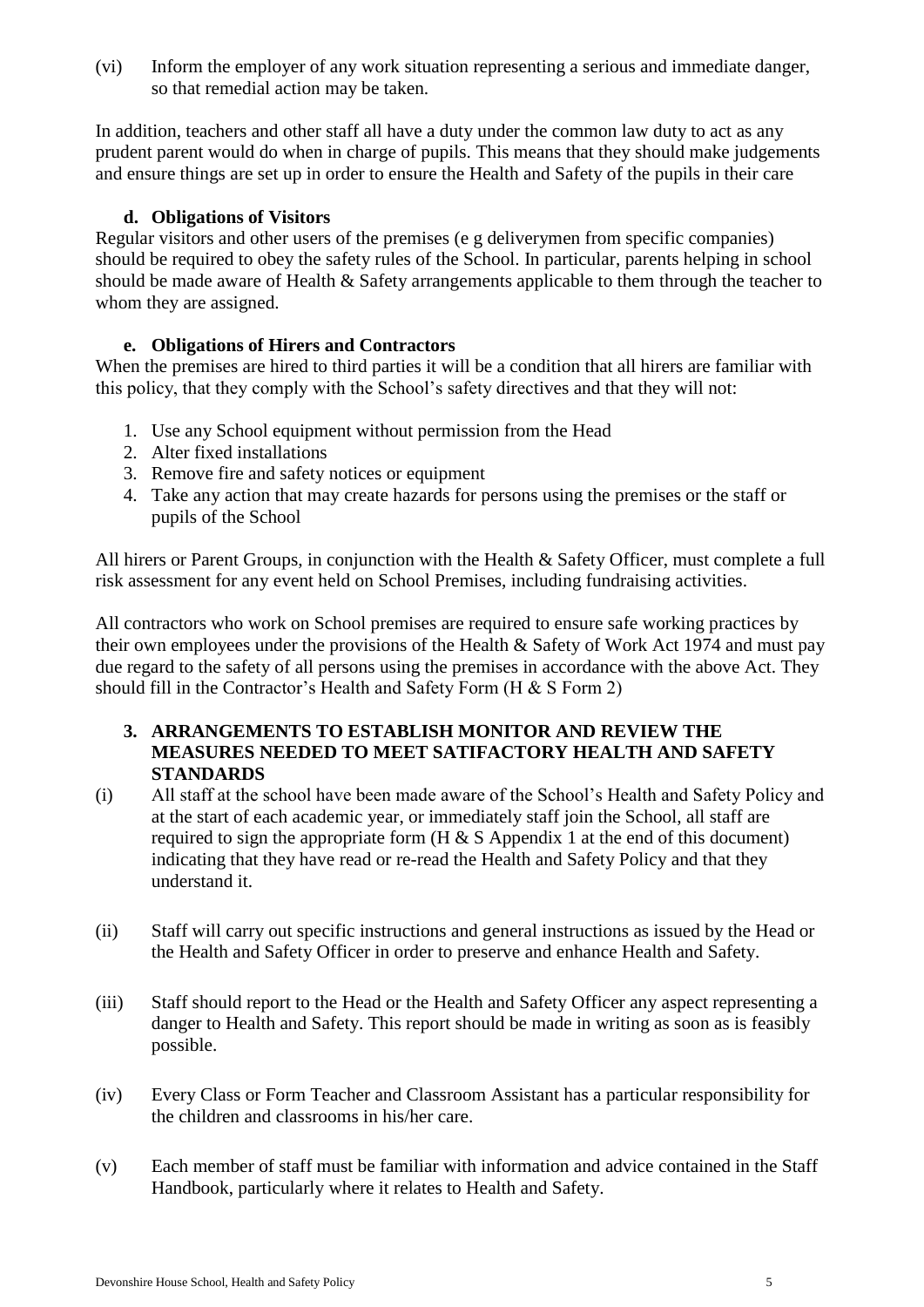- (vi) To assist staff in their responsibilities and to ensure a safe and healthy environment:
- (vii) Fire regulations and escape procedures are regularly revised and practised.
- (viii) First Aid equipment is available in all School buildings and is located in first aid cupboards or boxes. All staff must know the site of these. Procedures for reporting accidents to the Head and logging these in the Accident Book are known and must be adhered to.
- (ix) The timetable for the School provides supervision for the children during all normal activities both in the classroom and in the grounds. However staff are 'on duty' at all times and should be vigilant in ensuring that pupils are behaving in a safe manner.
- (x) The School has a non-smoking policy and signage is in place as per the legal requirements.

#### **4. RISK ASSESSMENTS**

<span id="page-5-0"></span>It is the duty of the Head to assess hazards throughout the school premises (a 'hazard' is taken to mean any substance, article, material or practice which has the potential to cause harm to the safety, health or welfare of staff, pupils or visitors);

This is done with the help and co-operation of all staff:

- (i) At the Staff Meeting at the start of the School Year all staff will be shown how to fill in a risk assessment. (See Appendix 3)
- (ii) All staff will carry out a risk assessment of their classrooms / offices on Firefly. PE staff will also risk assess playgrounds and off site facilities. Members of the Senior Leadership team will carry out a risk assessment of common areas, including the Hall and the Health and Safety Officer will carry out risk assessment on any area not covered above. All risk assessment submissions are collated by the Deputy Head and passed to the Director of Estates and the Facilities Manager, who will inform the Head of any concerns.
- (iii) Where work needs to be done to reduce or remove a risk then the job is emailed to the Facilities team
- (iv) The Upper School Deputy Head, as Health and Safety Officer, is responsible for prioritising these jobs over regular maintenance in conjunction with the Director of Estate.
- (v) PE staff, Science teachers, Art and DT teachers will also carry out a risk assessment of all practical activities. These will from part of their Departmental Handbook and will be discussed periodically with the Head. The Upper School Deputy Head, as Health and Safety Officer, will also advise on minimising risk by, for example, careful explanations and demonstrations to the pupils.
- (vi) It is the responsibility of PE staff, Science teachers, Art and DT teachers to inform the Upper School Deputy Head, as Health and Safety Officer, of any pupil activity which is potentially hazardous, for example chemistry experiments, and to discuss the risk assessment with him.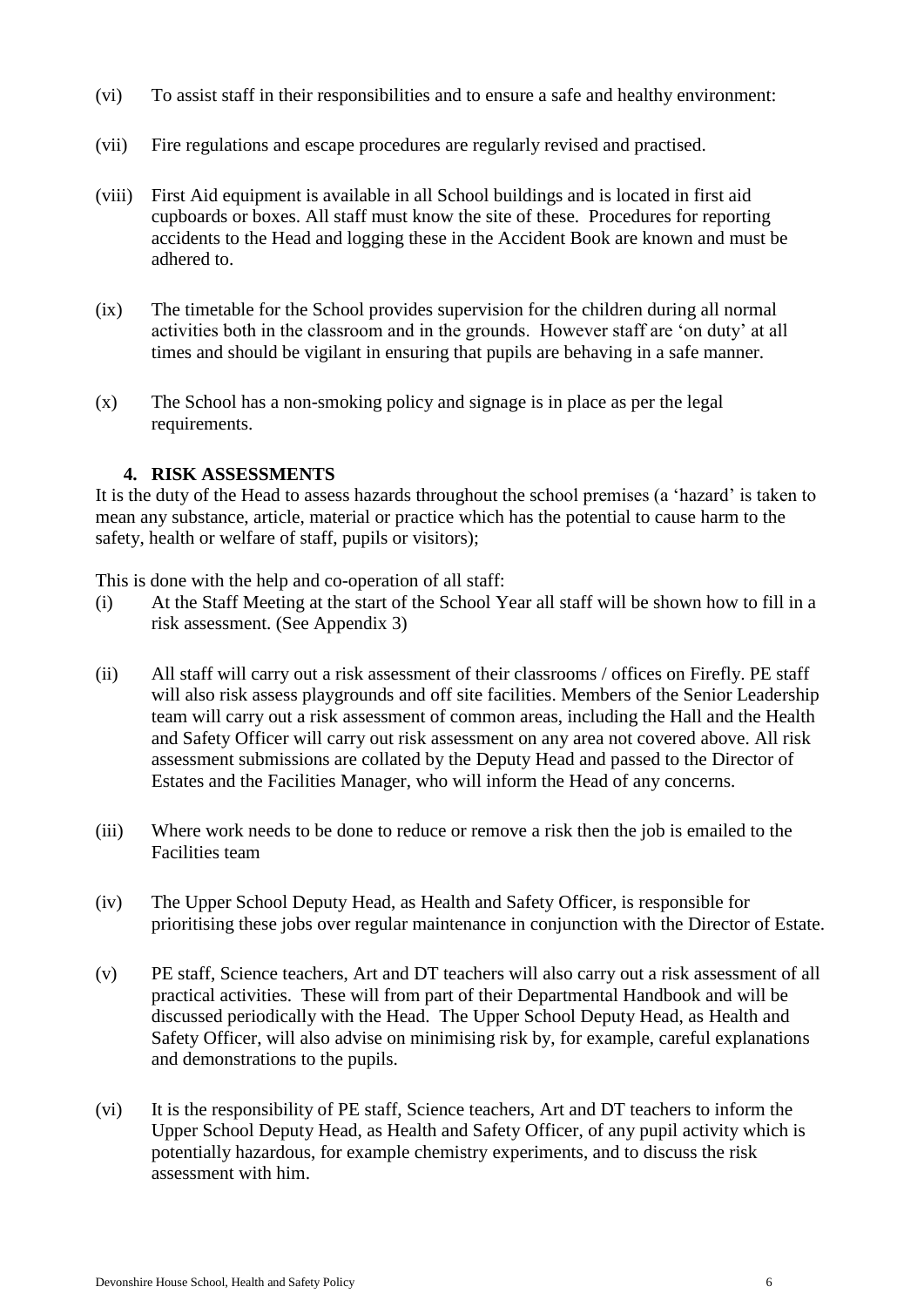(vii) At the start of the Spring and Summer Terms all staff will complete a review of their risk assessments, return them to the appropriate office and inform the Deputy Head if they have identified any additional hazards. Signed nil returns are required.

# **5. TRAINING OF STAFF**

<span id="page-6-0"></span>All staff are trained in risk assessments at the start of every school year. In addition, staff receive Fire Safety training every three years in September. Fire Marshals will receive additional training. New staff joining the school in between Fire training sessions will get interim training from the Health and Safety Officer.

Some staff require specific training in their areas of responsibility. It is the responsibility of the Upper School Deputy Head to arrange this as necessary.

In particular:

- (i) Manual Handling and lifting for the School keeper and others identified as needing training
- (ii) Lifting for EYFS staff who frequently need to pick up small children
- (iii) Safety in Science for Science teachers
- (iv) Safety in PE and games for games staff
- (v) Safe practice for Art and DT staff
- (vi) Work at height for those who use step ladders or need to work at height for their role.

# **6. CONSULTATION WITH EMPLOYEES**

<span id="page-6-1"></span>Health and Safety and safe practice will be discussed with the Upper School Deputy Head during a member of staff's first year as part of their induction. Thereafter, Health and Safety will be discussed during the Teacher Review. However, should any member of staff have any concerns over any matter of Health and Safety they should inform the Head, or in her absence the Upper School Deputy Head, immediately.

Health and Safety is also a regular item at staff and SLT meetings.

# **7. RECORDING AND REPORTING**

<span id="page-6-2"></span>All accidents to staff, pupils and visitors are recorded on a School Accident form and a copy is passed to the Head. In addition, should an accident occur that involves a pupil, then Accident Forms 2 and 2a are filled in (see Appendix 2). In the event of a serious accident or injury to a child the Deputy Head will contact the parents and will follow up with parents and keep the Head informed.

The Accident Book identifies which incidents are reportable to the Health and Safety executive under RIDDOR (Reporting of Injuries, Diseases and Dangerous Occurrences Regulations, 1995), (telephone 0845 300 99 23).

Schools are required to report the following for staff:

- (i) fractures apart from fingers thumbs and toes
- (ii) amputation
- (iii) any injury likely to lead to permanent loss of or reduction in sight
- (iv) any crush injury causing injury to internal organs
- (v) serious burns which cover more that 10% of body or cause significant damage to respiratory system or other vital organs
- (vi) any scalping requiring hospital treatment
- (vii) loss of consciousness caused by head injury or asphyxia.

And the following for pupils:

- (i) the death of the person in connection with an activity
- (ii) an injury which is a result of or in connection with a school activity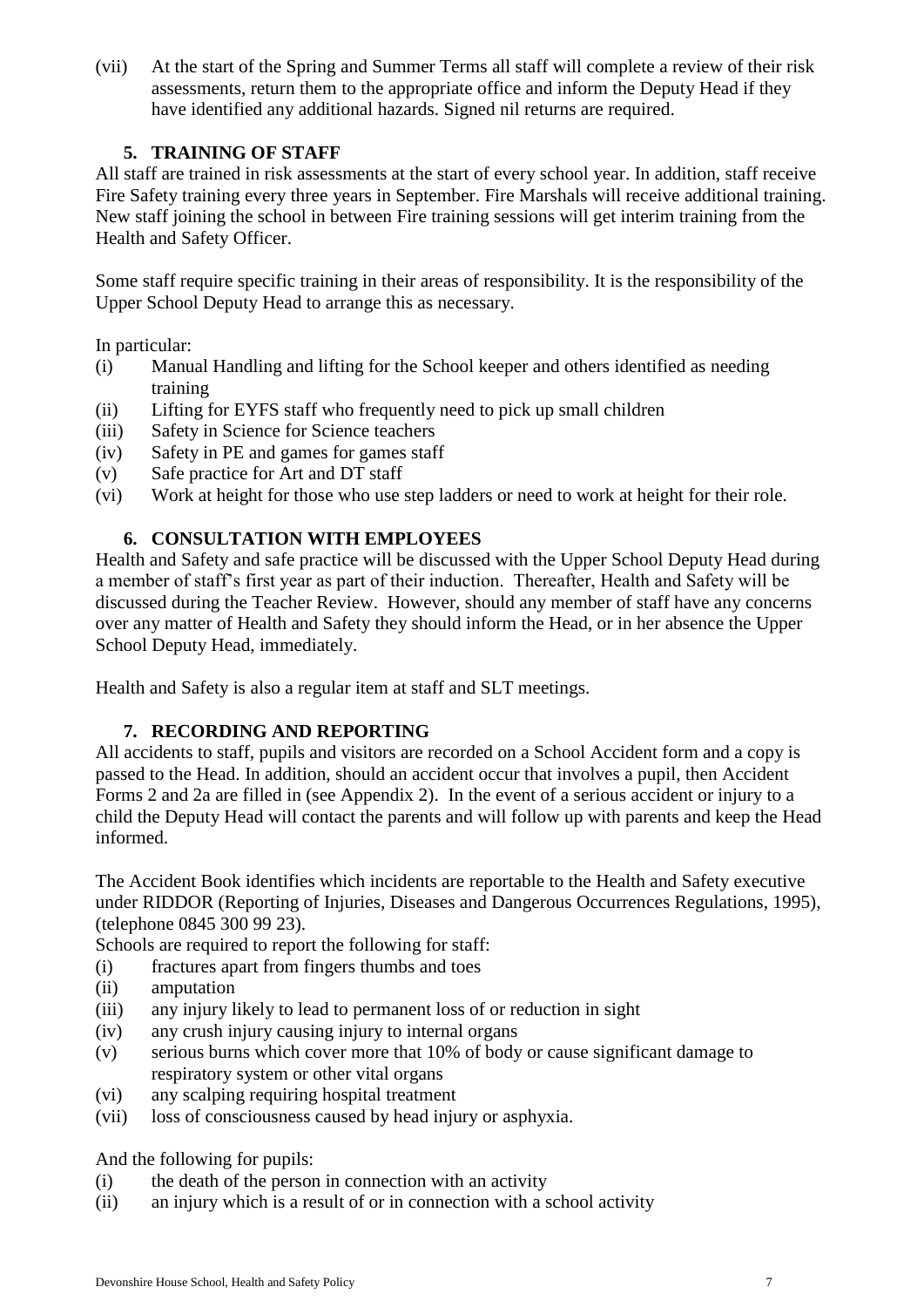# **8. OFF SITE VISITS**

<span id="page-7-0"></span>Procedures for risk assessments and safety of Off Site visits are covered in the School's Policy on Educational Visits, however, please note the following:-

- (i) Coaches must not move off unless instructed to do so by the member of staff in charge.
- (ii) All children and staff should be seated before the coach moves off.
- (iii) Staff should only get out of their seats in an emergency.
- (iv) As stated in our policy 'Teachers must sit amongst the children so that they can be properly supervised', this will reduce the need for staff having to move very far from their seats in this instance.
- (v) On the coach seat belts must be worn by all.

# **9. DEALING WITH HEALTH AND SAFETY EMERGENCIES**

<span id="page-7-1"></span>The School has a comprehensive Fire procedures policy and an Emergency Plan for Major Incidents (See also First Aid policy for medical emergencies).

In general, one teacher should deal with the emergency and another stay with the children. Any teacher first at the scene of an accident, incident or emergency should take charge. He or she is responsible for:

- (i) taking immediate action in order to safeguard the pupils and adults
- (ii) sounding the fire alarm, if appropriate
- (iii) summoning help from elsewhere
- (iv) using the available resources to control the incident and to control pupils who have been involved in, or witnessed, an accident
- (v) notifying the School Office, who will inform the Head

If an incident of any sort occurs:

- a) It is important that it is logged. Clearly a member of staff's first responsibility is to the children, and specifically any child who is hurt, physically or emotionally, in any way. However once the situation has been dealt with it is important that it is written up and that the procedure that you followed is therefore recorded. It is much easier to do this as soon as possible. This log can then be passed to the Upper School Deputy Head and he can then deal with any issues that may remain.
- b) The Head should also be informed as soon as practically possible.
- c) If a child is seriously hurt, either emotionally or physically, then the Head will contact the parents as soon as possible. Staff should not contact the parents themselves.
- d) If a member of staff is seriously hurt, either emotionally or physically, then the Head will contact their next of kin as soon as possible.

#### **Emergency Evacuation**

All Emergency Alarms should be treated as a real emergency and the full procedure should be followed even if the Alarm ceases in the middle of evacuation or ingress.

All staff must display a copy of the 'Fire/Emergency Drill' in a prominent position in their room/classroom. Staff must be familiar with the correct procedures when the fire alarm sounds. There is at least one unannounced practice each term.

The Fire Alarm is a loud sounder (siren), like a burglar alarm, and is the signal for an emergency evacuation.

The responsible person for checking the presence of all adults and staff on both sites is the appropriate School Secretary. They will report any missing personnel to the Head or Deputy Head. The responsibility for checking the presence of all pupils is the Head or designated person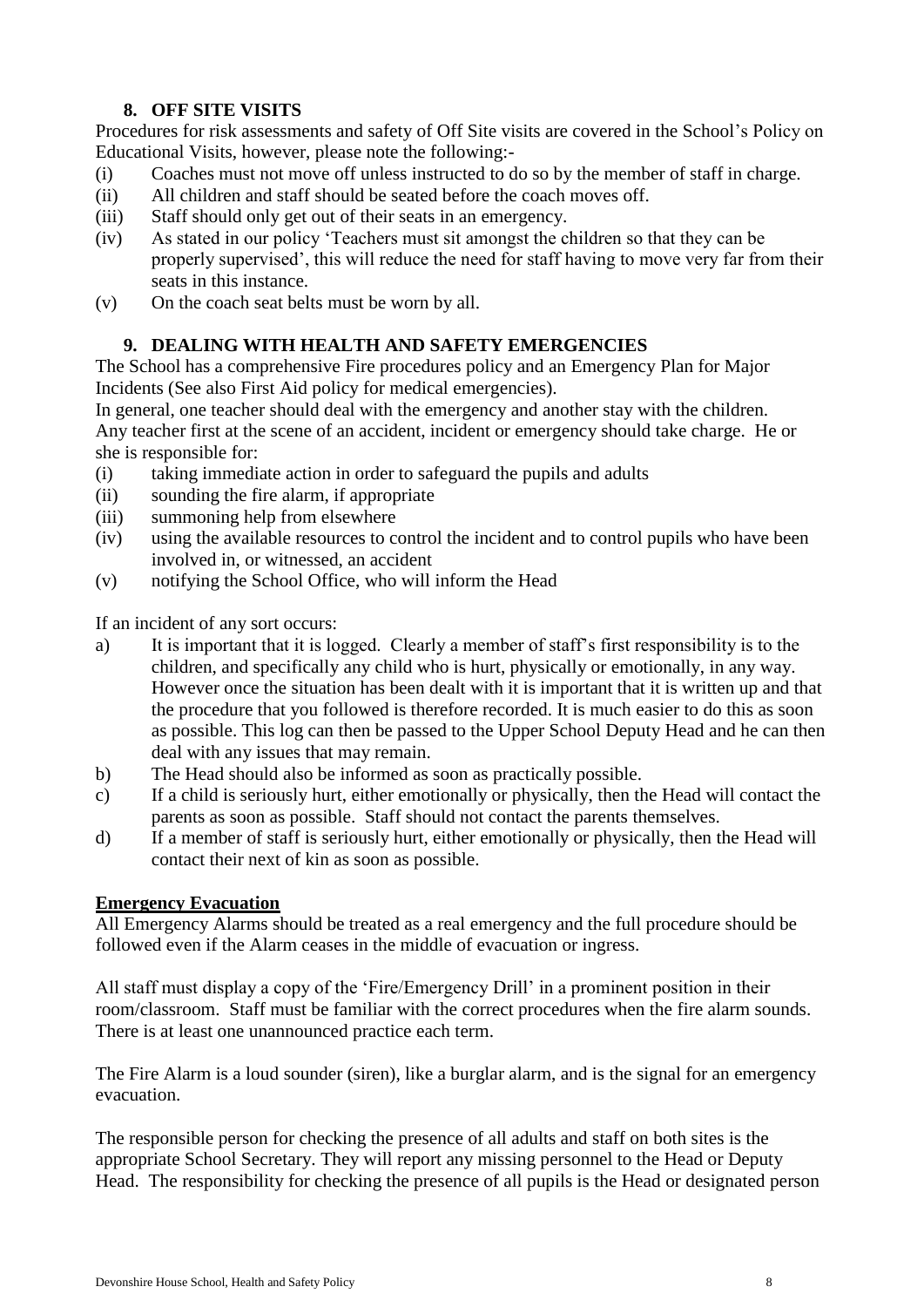for No.2, No.4 and No.6 Arkwright Road. Upper School Deputy Head or in his absence another member of SLT will check the buildings.

The responsibility for checking the presence of all pupils at No. 69 Fitzjohn's Avenue falls to the designated person or in their absence a member of SLT. The Junior School Deputy Head will check the building.

In the event of a non-planned evacuation, no one is to re-enter any building unless instructed to do so by the emergency services. Should the emergency services not attend because we have managed to communicate a false alarm then the appropriate Deputy Head will give the all clear to re-enter.

During the first day back at the start of the Autumn term all class teachers/form teachers will take their pupils on a 'dry run' to familiarise themselves with the fire exit route. They will then confirm with the Upper School and Junior School Deputy Heads that this has been completed.

# **Emergency Ingress (Lock Down), in the event of a major local emergency**

The continuous sounding of the secondary alarm (different sound to the fire alarm) is the signal for an ingress, which is for all classes to go into the school buildings, to the nearest classroom and await further information (such an emergency might be triggered, for example, by a local bomb scare or gas leak).

In the first instance the procedure for checking the presence of all pupils and staff requires a designated secretary to call each classroom/area to ascertain who is present. These will then be checked against class registers and admin and visitor lists. Any missing children or adults will be reported to the Head.

In the event of such an emergency the school would be contacted by the police and other emergency services and further information would be forthcoming. It is possible that the school and the local area may need to be evacuated completely.

Members of SLT and School Office staff must be familiar with the Emergency Plan for a Major Incident. This is rehearsed at least every four years.

# **Training update- all staff trained in Emergency plan - September 2021**

# **10. FIRST AID**

- <span id="page-8-0"></span>Arrangements for First Aid are set out in the First Aid Policy.
- The arrangements for first aid provision will be adequate to cope with foreseeable incidents. There should always be at least one qualified first aider present for every 30 children.
- Supplies of first aid materials are held at various locations throughout the school determined by the Head. They are prominently marked and members of staff are advised of their position. The materials are checked regularly and replenished as necessary by the school nurse.
- Adequate and appropriate first aid provision forms part of the arrangements for out-ofschool activities. A qualified first aider must be on site during all after school activities and a qualified paediatric first aider must be on site if there is an Early Years pupil on site.
- A record is made of each occasion any member of staff, pupil or other person receives first aid treatment either on the school premises or as part of an out-of-school activity. Records are held in the School Office. Parents will always be informed of any accident.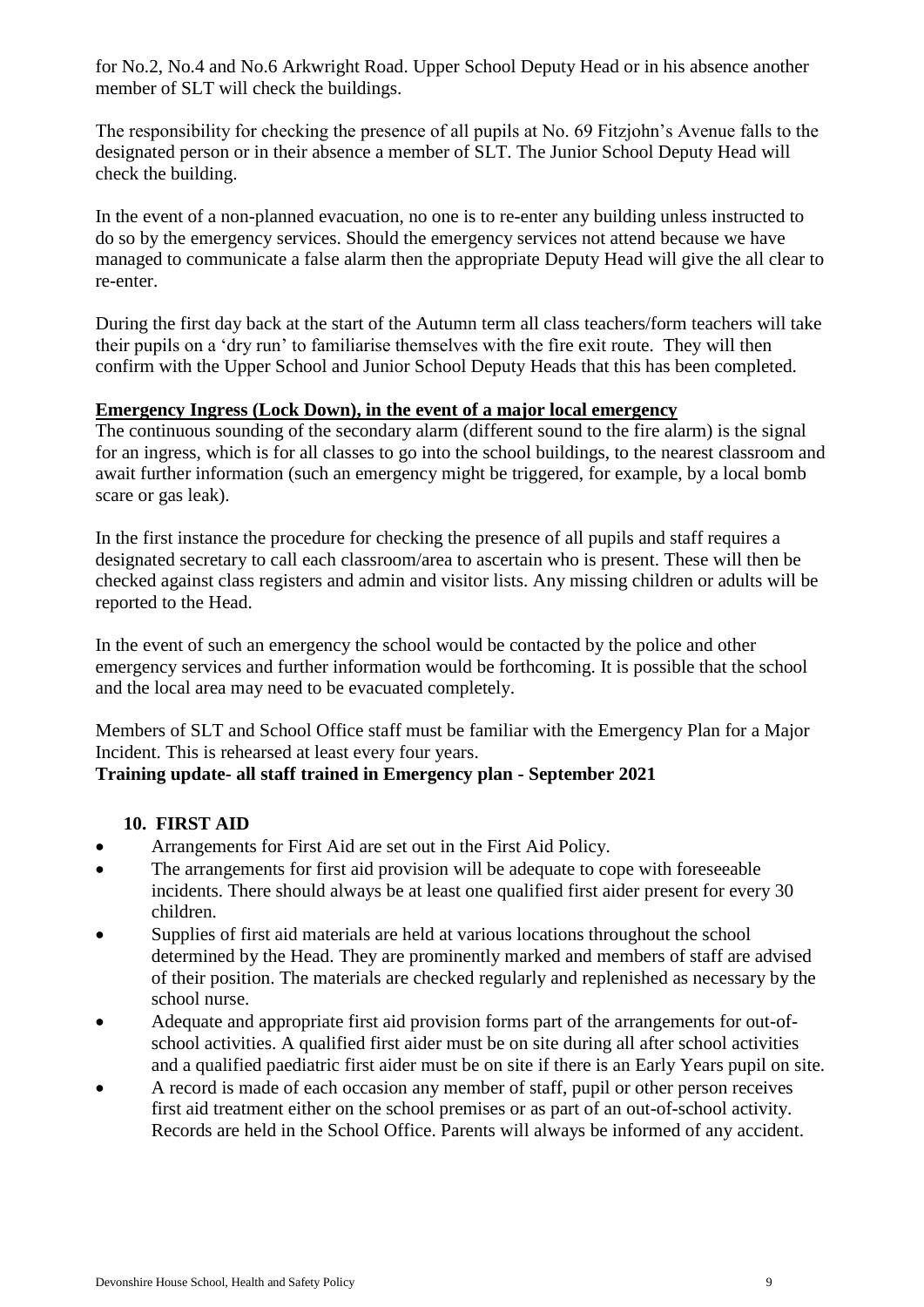### **11. COVID 19**

<span id="page-9-0"></span>As the country moves to Step 4 of the roadmap, the government continues to manage the risk of serious illness from the spread of the virus. This marks a new phase in the government's response to the pandemic, moving away from stringent restrictions on everyone's day-to-day lives, towards advising people on how to protect themselves and others, alongside targeted interventions to reduce risk.

#### <span id="page-9-1"></span>**Effective Infection Protection and Control/Hygiene**

<span id="page-9-2"></span>a. Ensure good hygiene for everyone.

Hand hygiene - Frequent and thorough hand cleaning should continue to ensure that pupils clean their hands regularly. This can be done with soap and water or hand sanitiser.

Respiratory hygiene - The 'catch it, bin it, kill it' approach continues to be very important.

Use of personal protective equipment (PPE) - Most staff in schools will not require PPE beyond what they would normally need for their work. The guidance on the use of PPE in education, childcare and children's social care settings provides more information on the use of PPE for COVID-19.

#### <span id="page-9-3"></span>b. Maintain appropriate cleaning regimes.

Systems are in place to maintain an appropriate cleaning schedule. Onsite cleaners are in school all day and will ensure regular cleaning of areas with a particular focus on frequently touched surfaces.

#### <span id="page-9-4"></span>c. Keep occupied spaces well ventilated.

Where possible, all areas are well ventilated. Window vents have been fitted to allow the flow of fresh air through the rooms.

#### <span id="page-9-5"></span>d. Follow public health advice on testing, self-isolation and managing confirmed cases of COVID-19.

When an individual develops COVID-19 symptoms or has a positive test pupils, staff and other adults should follow public health advice on when to self-isolate and what to do. They should not come into school if they have symptoms, have had a positive test result or other reasons requiring them to stay at home due to the risk of them passing on COVID-19 (for example, they are required to quarantine).

If anyone in school develops COVID-19 symptoms, however mild, they will be sent home and told to follow public health advice.

Where there are several conformed cases at the school within a space of 14 days then PHE will be informed.

From 16 August 2021, children under the age of 18 years old will no longer be required to selfisolate if they are contacted by NHS Test and Trace as a close contact of a positive COVID-19 case.

Instead, children will be contacted by NHS Test and Trace, informed they have been in close contact with a positive case and advised to take a PCR test.

The Department for Education has advised schools to take important actions to help prevent the spread of the virus. The spread of COVID-19 involves dealing with direct transmission (for instance, when in close contact with those sneezing and coughing) and indirect transmission (via touching contaminated surfaces).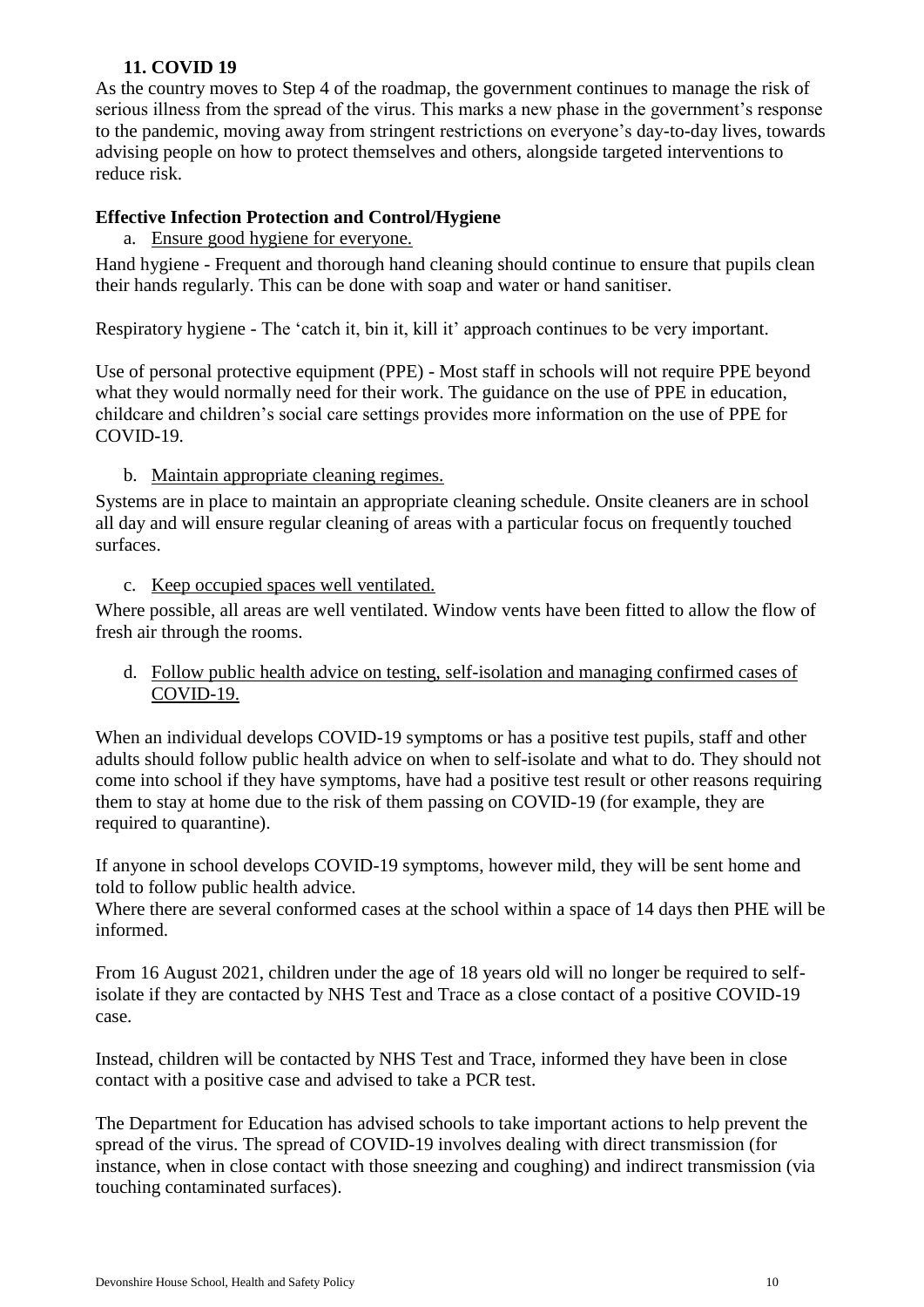To that end, we have identified and implemented numerous 'control measures' which include: Carrying out risk assessments in full to address the risk associated with the COVID-19 and to put sensible measures in place to protect children and staff.

Minimising contact with individuals who are unwell by ensuring that those who have COVID-19 symptoms, or who have someone in their household who does, do not attend school at any time. Promoting regular hand washing more often than usual - washing hands for 20 seconds with running water and soap and drying them thoroughly.

Using alcohol-based sanitiser when entering the buildings, after each break/lunch time and at regular intervals in the classrooms.

Spraying soles of shoes with disinfectant outside school before entering. Ensuring good respiratory hygiene - promoting the 'catch it, bin it, kill it' approach. Facilities staff to clean frequently touched surfaces during the day using detergents, computer wipes and sterilising cleaner.

Providing a recognised antiviral cleaner and paper towels for each classroom for use throughout the day.

Pedal bins with lids will be used for the disposing of tissues. Bins to be double bagged and emptied by cleaners.

Providing increased, thorough cleaning every evening of all hard surfaces by the cleaners using an approved sterilising cleaner.

Minimising contact and mixing between groups by altering, as much as possible, the environment (such as classroom layouts) and timetables (such as staggered break times). Minimising large gatherings where possible, including staff briefings, assemblies and other events. Personal Protective Equipment (PPE) in School.

The government does not recommend wearing a face covering or face mask in schools. Its guidelines are that face coverings may be beneficial for short periods indoors where there is a risk of close social contact with people you do not usually meet and where social distancing and other measures cannot be maintained, for example on public transport or in some shops. This does not apply to schools.

PPE should be used if you use public transport to get to and from work. School can provide you with face masks and gloves to this end.

The guidelines state that:

Schools should not require staff or children to wear face coverings, even if they are not always able to maintain a distance of 2 metres from others.

Changing habits, cleaning and hygiene are effective measures in controlling the spread of the virus.

Face coverings (or any form of medical mask where instructed to be used for specific clinical reasons) should not be worn in any circumstance by those who may not be able to handle them as directed (for example, young children) as it may inadvertently increase the risk of transmission. PPE is only needed in a very small number of cases including:

- children whose care routinely already involves the use of PPE due to their intimate care needs should continue to receive their care in the same way
- if a child becomes unwell with symptoms of coronavirus while at school and needs direct personal care until they can return home. A face mask should be worn by the supervising adult if a distance of 2 metres cannot be maintained. If contact with the child or young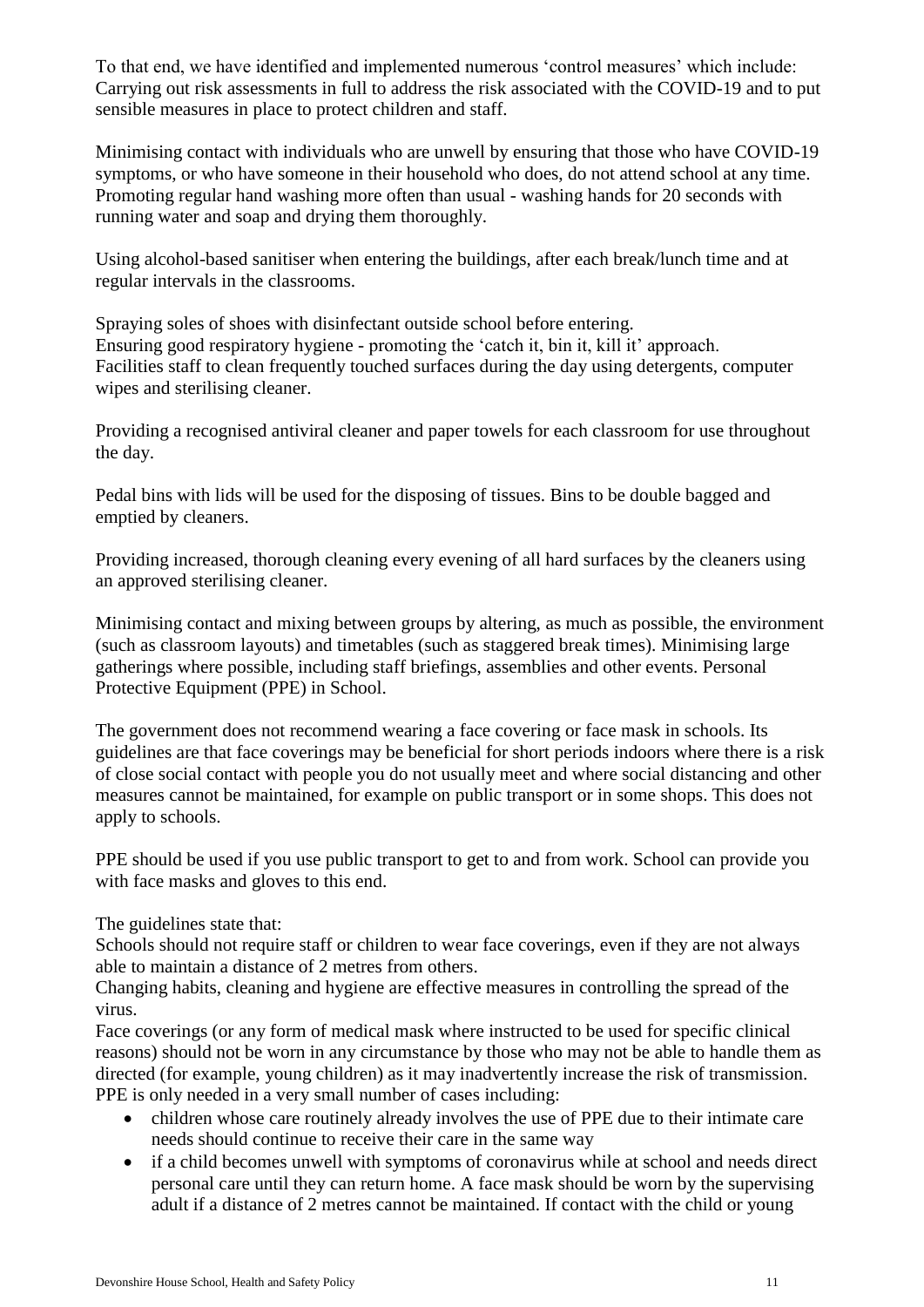person is necessary, then gloves, an apron and a face mask should be worn by the supervising adult. If a risk assessment determines that there is a risk of splashing to the eyes, for example from coughing, spitting, or vomiting, then eye protection should also be worn.

 We do have a stock of face masks and gloves which you may use during the day in certain situations to keep safe. Disposable aprons will be available in case you need to wear them.

# **12. OCCUPATIONAL HEALTH SERVICES AND WORK RELATED STRESS**

<span id="page-11-0"></span>Employers are legally required to take action on stress and the School recognises that it has a general duty of care under the UK Health and Safety at Work Act '74 and a specific duty under UK Management of Health and Safety at Work Regulations 1992 to undertake risk assessments for potential risks, including stress.

Staff are encouraged to tell the School about any shortcomings in Health and Safety arrangements. This includes work related stress. This requires a partnership between the staff and the Senior Leadership Team based on honesty and trust. Open communication is encouraged between the Head, SLT and the staff.

In order to minimalize the risk of work related stress, the Head, members of the Senior Leadership Team and Heads of Department all take care to:

- (i) Foster a supportive work environment
- (ii) Recognise the value of good management practice with systems in place to effectively manage staff
- (iii) Pay attention to any indication of changes in performance or behaviour in staff
- (iv) Encourage sympathetic alertness to staff who develop signs of not coping
- (v) Make reasonable adjustments to their working environment or work load for a member of staff who develops signs of not coping in order to minimalize stress

Should these steps not alleviate the situation, the following should be considered.

- (i) Remind staff of the availability of 'Educare' health advisory service should they wish to seek advice on their mental or physical health
- (ii) Refer staff to the School Doctor when there are concerns or absence due to work-related stress and other mental health problems.
- (iii) Refer staff to Camden Occupational Health Service at St Pancras Hospital, when there are concerns or absence due to work-related stress and other mental health problems [\(https://www.cnwl.nhs.uk/cnwl-occupational-health-service/\)](https://www.cnwl.nhs.uk/cnwl-occupational-health-service/)

Address: Ground Floor, South Wing, St Pancras Hospital, 4 St Pancras Way, London, NW1 0PE Tel: 020 3317 3350, Fax: 020 3317 3360, Email: [occupationalhealthcnwl@nhs.net](mailto:occupationalhealthcnwl@nhs.net)

Should a member of staff be absent through ill health or injury, their Head of Department, or an agreed member of the Senior Leadership Team should;

- (i) Keep in touch with absent staff, this should start after two weeks absence and be maintained at fortnightly intervals thereafter.
- (ii) Be supportive in any return to work process.

# **13. WORKPLACE SAFETY FOR STAFF, PUPILS AND VISITORS**

<span id="page-11-1"></span>All staff have a duty to be vigilant over their own safety and the safety of the pupils and visitors.

- (i) Staff should ensure that all outside doors are locked behind them.
- (ii) Staff should ensure that all fire doors are kept shut, unless fitted with a Dorguards.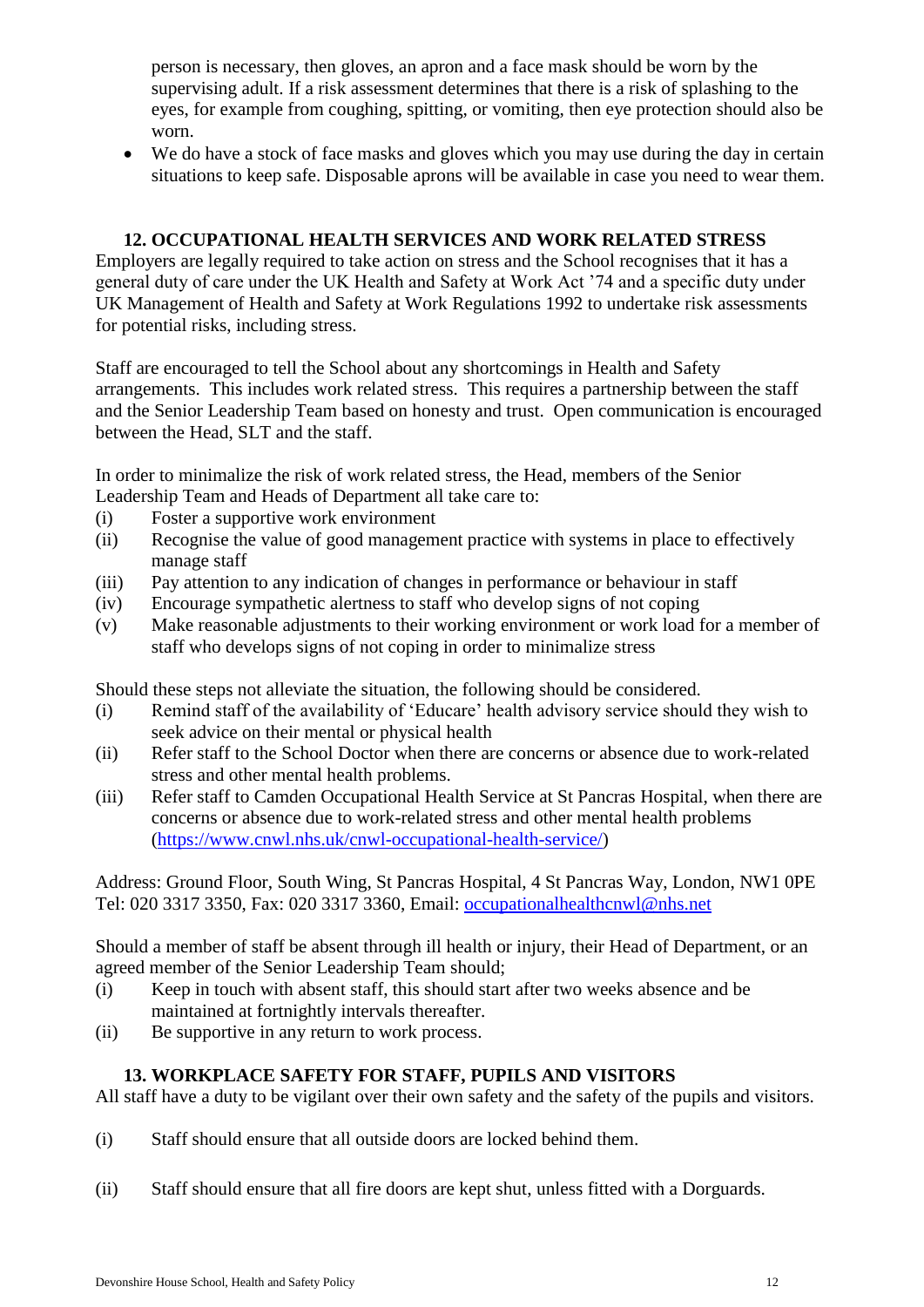- (iii) Staff should not admit to any School building any person without first ascertaining his/her identity and right to enter the School. Anyone not wearing the appropriate visitor's badge should be directed to the School Office. Please check with the appropriate office that the person did indeed present themselves and if not report to a member of SLT.
- (iv) Staff should observe and ensure that pupils observe the appropriate standards of behaviour in the classroom, in the grounds, on coaches, at sports, on days out and other events and on trips.
- (v) Staff should not allow the pupils to tamper with any fire or safety equipment. If they observe any fire or other safety equipment that has been tampered with they should immediately report this to the Deputy Head.
- (vi) Staff should ensure that children do not leave the premises without permission. All children (or accompanying adults) must sign out at the appropriate office.
- (vii) Staff should be vigilant that pupils follow the school rules on moving around the premises:
	- a) Classes moving between buildings will walk in single file or twos 'crocodile fashion' stopping where appropriate at regular intervals to collect.
	- b) Classes stay on the left when moving up and down stairs.
	- c) When two classes come together on the stairs, the descending class has priority.

#### **Classroom Organisation**

- (i) Teachers must ensure safe access to their classrooms and all the resources within them.
- (ii) In relation to safe and easy access and unimpaired movement within the classroom the
- (iii) position of the following should be carefully considered:
	- a) door(s)
	- b) cupboards/storage units
	- c) coat pegs
	- d)  $sink(s)$
	- e) teacher's desk
	- f) rubbish bin
	- g) children's desks/tables
	- h) computer(s)

In areas where there are specific safety rules:

- (i) The Safety Rules in the Science syllabus must be adhered to. A specific schedule for the Science Laboratory is in the Science Departmental Handbook.
- (ii) The Safety Rules in the PE syllabus must be adhered to. The School has a Safety in P.E. Policy.
- (iii) The Safety Rules in Art room must be adhered to.
- (iv) The Safety Rules in DT room must be adhered to. The DT dept. has its own detailed H&S policy.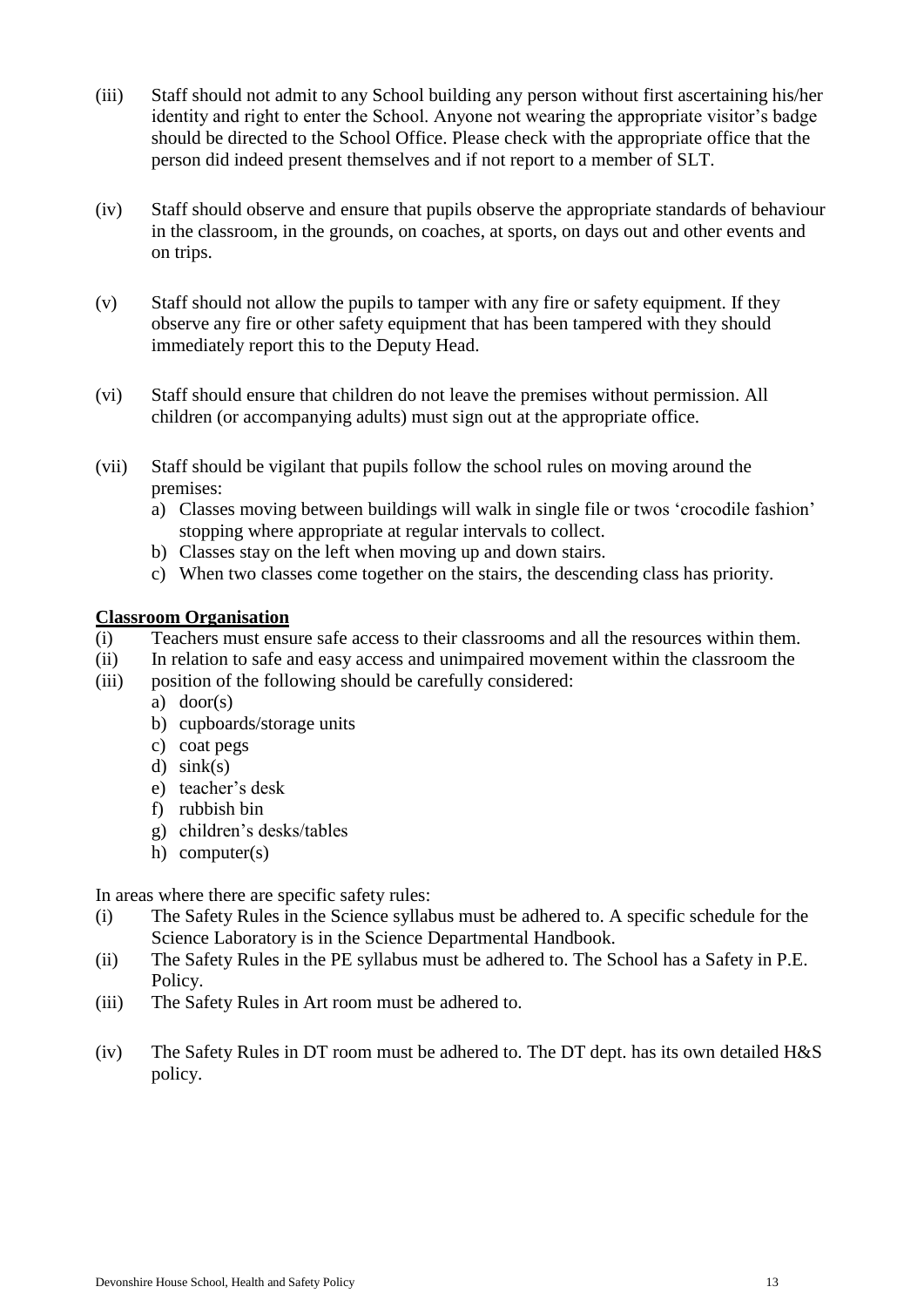# <span id="page-13-0"></span>**14. SCHOOL SECURITY**

#### <span id="page-13-1"></span>**Visitors and Contractors**

The relevant school office should be informed at the start of the day, or when the appointment is made if later, of any expected visitors or contractors. They should be informed by the staff member making the appointment whether or not they need a contractors form to be filled in.

All visitors to the school must be signed in by the School Office and given a visitor's badge – regardless of whether or not they have a badge from their company; the badge tells anyone seeing them that they have authorisation to be on site. Our regular contractors should also pick up badges so that we know that they are in the building. Emergency evacuation procedure is printed on the back of each badge and this should be brought to the attention of all visitors. All visitors coming in to work with children e.g. workshop, will meet with HR with the appropriate identification prior to meeting the children.

Anyone coming to do any work must have completed our contractor's Health and Safety Form before they start. If possible this should be sent to the firm's Head office when the work is booked. All contractors will be informed about the presence of any asbestos in the area/s that they are working in. This information is kept in the Asbestos Register in the School Office.

#### <span id="page-13-2"></span>**Start of Day**

- 1. The caretaker opens up the buildings and turns off the alarms.
- 2. The Front Door is permanently locked but not with mortice lock. Visitors have to ring the bell and are then admitted by the School Office.

#### <span id="page-13-3"></span>**End of Day**

- 1. The children are dismissed by their form teachers.
- 2. Staff should have left the building by 7.00p.m. If they wish to stay longer, they should inform the Deputy Head. They should close and lock all outside windows and doors and close the classroom door when they leave. No one may stay later than 8.00pm unless attending a late school event.
- 3. They should not unlock any doors once they have been locked. There is an SLT duty rota with one member of the management team on late duty each day. Names and details of how they can be contacted are posted in all of the staffrooms.
- 4. The key holding company is responsible for locking up and setting the alarm once the cleaners and any staff have finished and left the building.
- 5. It is not possible for a member of the staff to stay on the premises after the cleaners have finished, other than if arranged with a member of SLT. This includes all after school events. If a member of SLT stays then they must inform the key holding company and take responsibility for locking up and setting the alarm.

# **15. VIOLENCE TO STAFF**

<span id="page-13-4"></span>Behaviour of the pupils is covered in the Behaviour Policy, but given the age range of the pupils (3 -13 years) violence to staff is not anticipated to be an issue.

# **16. MANUAL HANDLING**

<span id="page-13-5"></span>The Manual Handling Regulations of 1992 are followed. Staff are advised to:

- (i) Avoid hazardous manual handling operations so far as reasonably practicable.
- (ii) Assess any hazardous manual handling operations that cannot be avoided.
- (iii) Reduce the risk of injury so far as reasonably practicable by asking for assistance.
- (iv) Use equipment for manual handling where available but only after the necessary training has been given.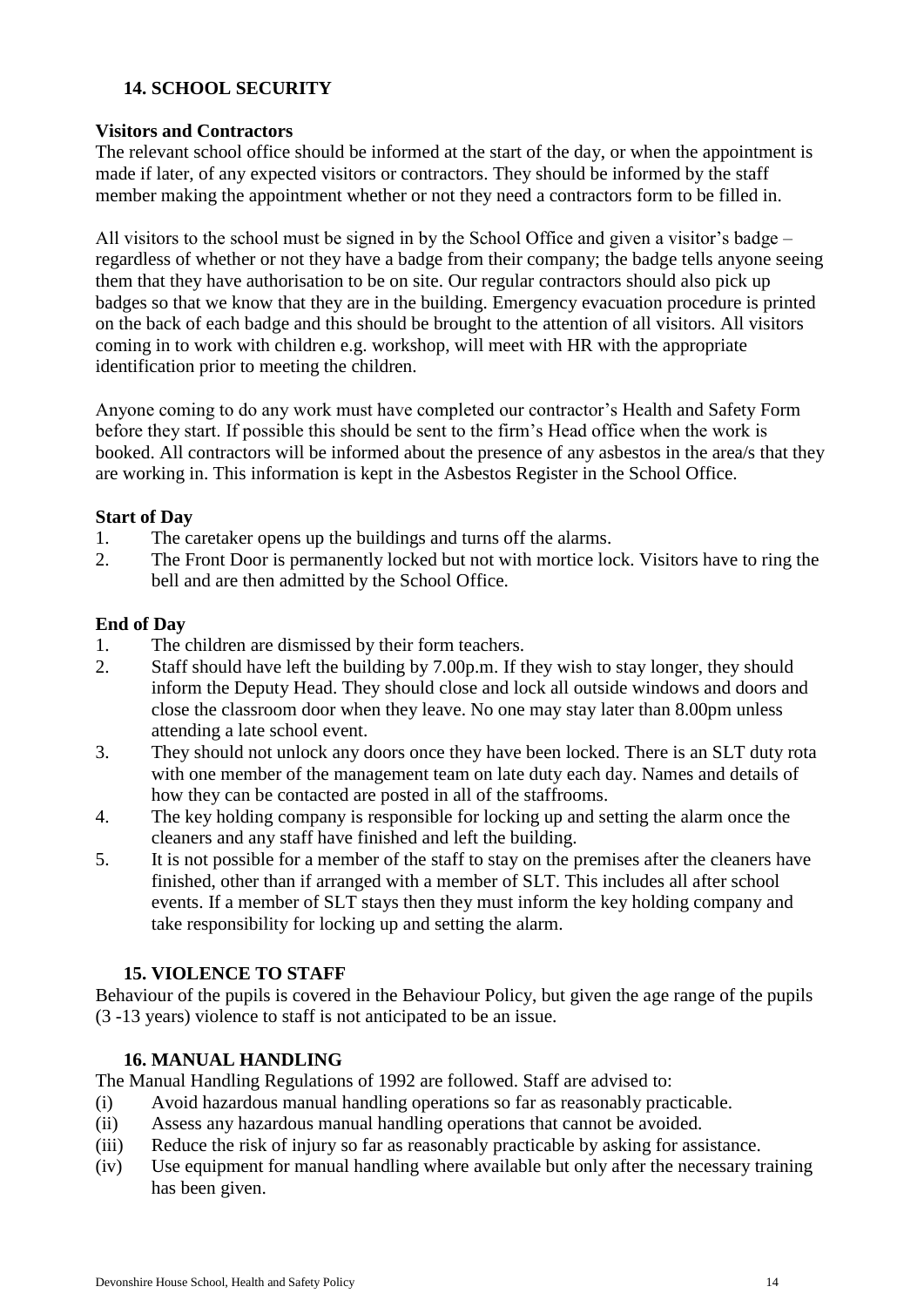In cases where it is deemed an operation is too hazardous for the employees, outside contractors are engaged.

# **17. SLIPS AND TRIPS**

<span id="page-14-0"></span>In addition to termly Risk assessments, regular Health and Safety audits are undertaken which inform the on-going maintenance programme and minimise the risks of slips and trips. All areas of the School are covered by individual members of staff.

# **18. ON SITE VEHICLE MOVEMENTS**

<span id="page-14-1"></span>Staff may only park on the School premises if they have the permission of the Head. Staff parking on School premises must arrive by 8am and leave after the majority of the pupils have left. Should they need to leave whilst the School is in session then the School Secretary or another available adult will assist them by making sure that there is no risk to pupils or pedestrians.

Drivers of delivery vehicles that arrive during the school day will report to the School Office on arrival and are not permitted to park on school premises.

# **19. MANAGEMENT OF ASBESTOS**

<span id="page-14-2"></span>An asbestos survey of the School has been conducted by Asbestos Survey Projects Ltd. Presence of asbestos is noted in the report but none of the sections identified are in areas of general access. If this status were to change, further consultation would take place with Asbestos Survey Projects Ltd.

All contractors and our regular maintenance personnel must check the asbestos register before carrying out any work on the building.

# **20. CONTROL OF HARZARDOUS SUBSTANCES**

<span id="page-14-3"></span>Hazardous substances are kept in containers in locked, designated cupboards. Risk assessments are carried out each term for Science, D and T, PE and games and Art. These follow the Cleapss advisory service model.

# **21. SELECTING AND MANAGING CONTRACTORS**

<span id="page-14-4"></span>The School has a list of regular contractors. When these are required to work in the School when pupils are present then they have DBS clearance.

When appointing new Contractors, the Head or her representative will:

- (i) Ask for references from three previous clients.
- (ii) Meet with the contractor and show him round the relevant parts of the School
- (iii) Will draw his attention to Health and Safety measures including emergency evacuation
- (iv) Ensure he has a copy of this policy
- (v) Require him to fill in a contractors Form (see Appendix 5)

Whenever possible all contracted work will take place outside of term time when there are no pupils on site. Should emergency repairs be necessary, these will preferably be undertaken at a weekend. If working on the premises when the children are present is unavoidable, then all care must be taken for the pupil's safety and adjustments will be made to the daily routine to keep them away from the place of work.

Whilst the contractor is working in the School, the Facilities Manager/Director of Estate will ensure that he/she is carrying out all operations with sufficient regard to Health and Safety. In particular:

(vi) Storage and disposal of paints and chemicals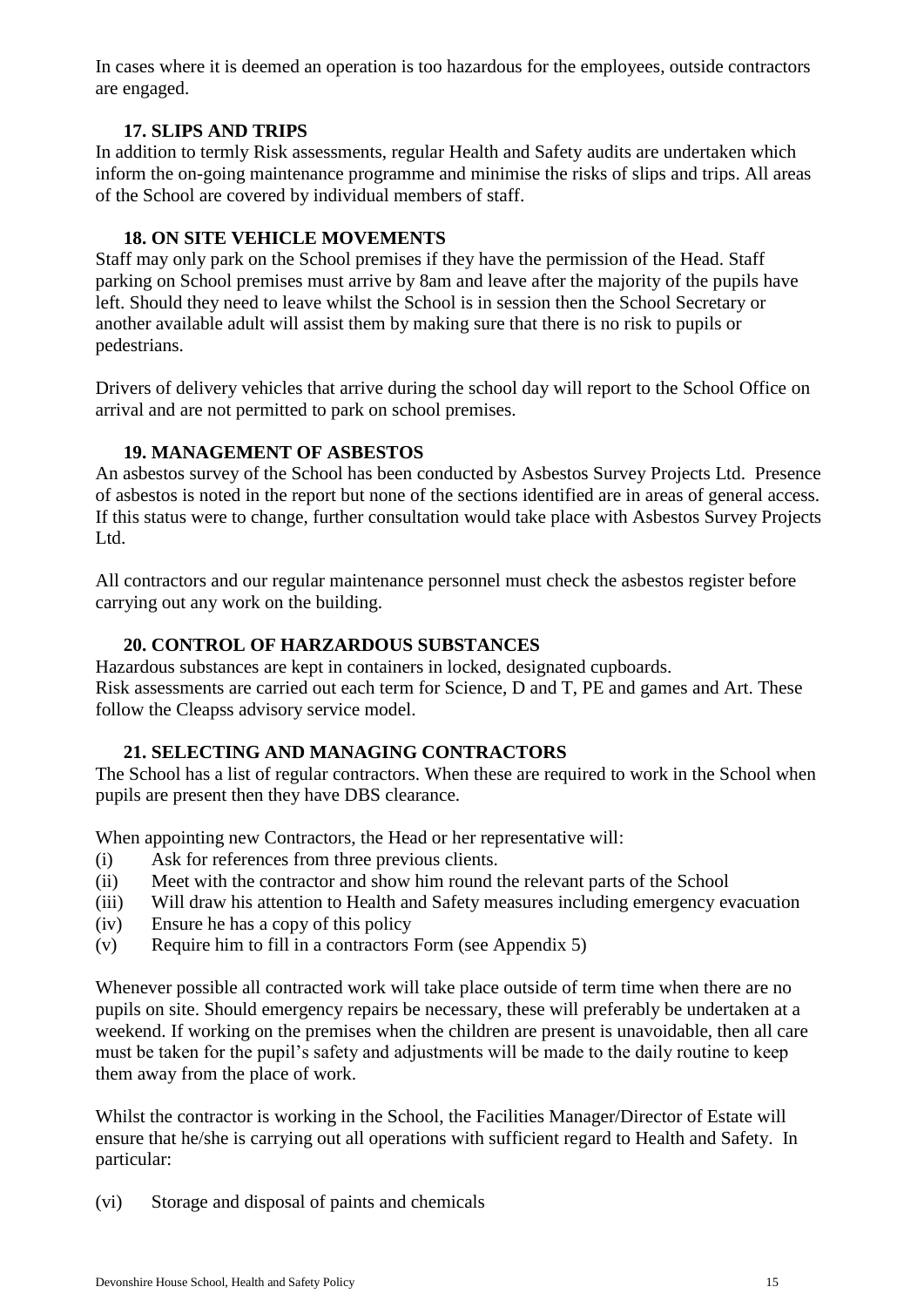- (vii) Use of ladders
- (viii) Limitation of noise
- (ix) Care of electrical and other installations
- (x) Disposal of builders waste
- (xi) Maintaining the security of the building

### **22. MAINTENANCE OF PLANT AND EQUIPMENT**

<span id="page-15-0"></span>It is the duty of the Head on behalf of the School Governance to ensure all maintenance of plant and equipment is up-to-date on a rolling programme. This is managed in conjunction with the Director of Estate.

- (i) All electrical equipment is PAT tested annually.
- (ii) All maintenance certification and records are kept filed in the Director of Estates Office.

At the end of every term, the Facilities Manager/Director of Estate completes the Premises and Accommodation Checklist which records the date of all testing and certification of electrical, gas, water and other installations as well as Fire procedures. This is then signed and checked off by the Head. (see Appendix 6)

#### **23. FIRE SAFETY**

<span id="page-15-1"></span>Due concern is taken so that the Regulatory Reform (Fire Safety) Order 2005 is complied with.

#### <span id="page-15-2"></span>**Fire Risk Assessment**

A fire risk assessment (formally recorded and regularly reviewed) is undertaken bi-annually. This ensures that the School has a suitable system for the maintenance of clear emergency routes and exits (with doors opening in the direction of escape), signs, notices, emergency lighting where required, fire detectors, alarms and extinguishers.

This assessment should highlight any shortcomings in the fire risk (prevention) policy which includes the elimination or reduction of risks from dangerous substances.

Regular inspection of fire-fighting equipment is also arranged and there are termly evacuation practices.

Fire alarms and Door-guards are tested by the school keeper weekly and a record kept.

Fire safety policy and detail of procedures are all covered in the Fire Safety policy.

# **24. SMOKING**

<span id="page-15-3"></span>The School has a strict 'no smoking' policy. There must be no smoking on the School premises, in any outdoor area or in any area where the children are present or about to be present. This policy includes trips outside School.

# **25. EYFS**

<span id="page-15-4"></span>This policy is for the whole school including the EYFS.

When applying this policy staff must ensure that all Health and Safety arrangements are suitable for and are applied with particular care to pupils in the EYFS.

#### **26. REVIEW**

<span id="page-15-5"></span>The Head will review this policy statement annually and update, modify or amend it as appropriate and will report on it to the School Governance.

The School Governance of Devonshire House School is a Partnership of M.W. Loveridge, R.E.W. Loveridge and I.E.W Loveridge.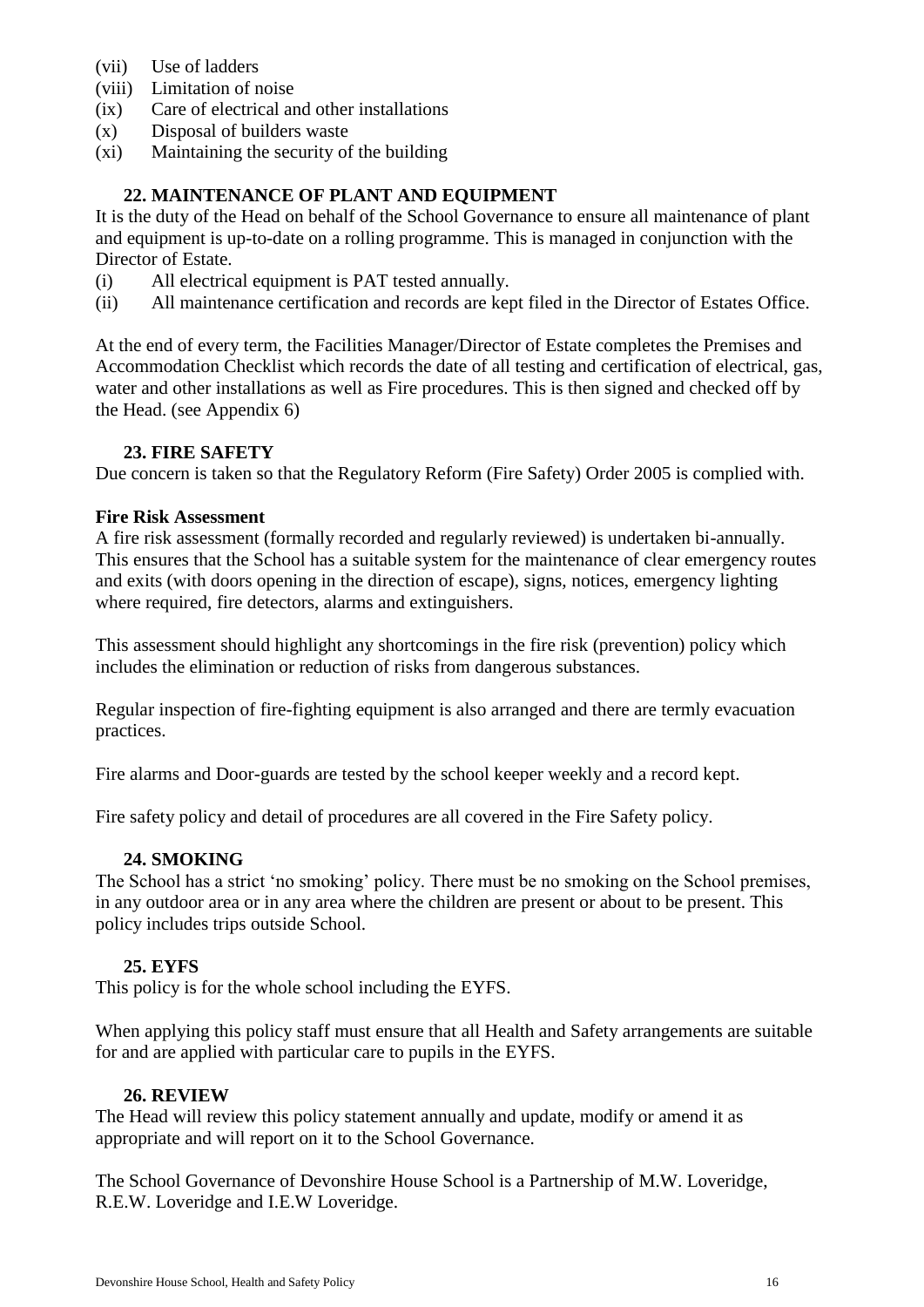

Appendix 1: Staff Confirmation Slip

General: This form will be sent to staff to complete on Firefly (those members of staff who don't have access to Firefly will need a printed copy returned to Maria)

All staff at the school have been made aware of the requirements to ensure that the health and safety of all at the School are looked after.

All staff have a duty of care to the pupils and to themselves to ensure the health and safety of all.

At the start of each academic year, or immediately staff join the School, all staff are required to sign the appropriate form (see below) indicating that they have read or re-read the Health and Safety Policy.

Fire regulations and escape procedures are regularly revised and practised. Staff should ensure that they know the arrangements for their own classroom.

First Aid equipment is available in all School buildings in located first aid cupboards or boxes. All staff must know the site of these. Procedures for reporting accidents to the Head and logging these in the Accident Book are known and must be adhered to.

The giving of any regular medication is a parental responsibility and the giving of any medication at School is subject to the Nurse's approval. The requisite forms must also be filled in, see staff handbook.

Normally in the event of any emergency, the Deputy Head of that department will contact the parents of any child who has been hurt, either physically or emotionally.

Name:

I confirm that I have read/re-read the Devonshire House Staff Handbook, with particular reference to the Health and Safety Policy 2021 and that I understand my responsibilities outlined therein.

Signature: Date:

Please return this slip with your Risk Assessment Form to the School Office by Friday 17<sup>th</sup> September 2021.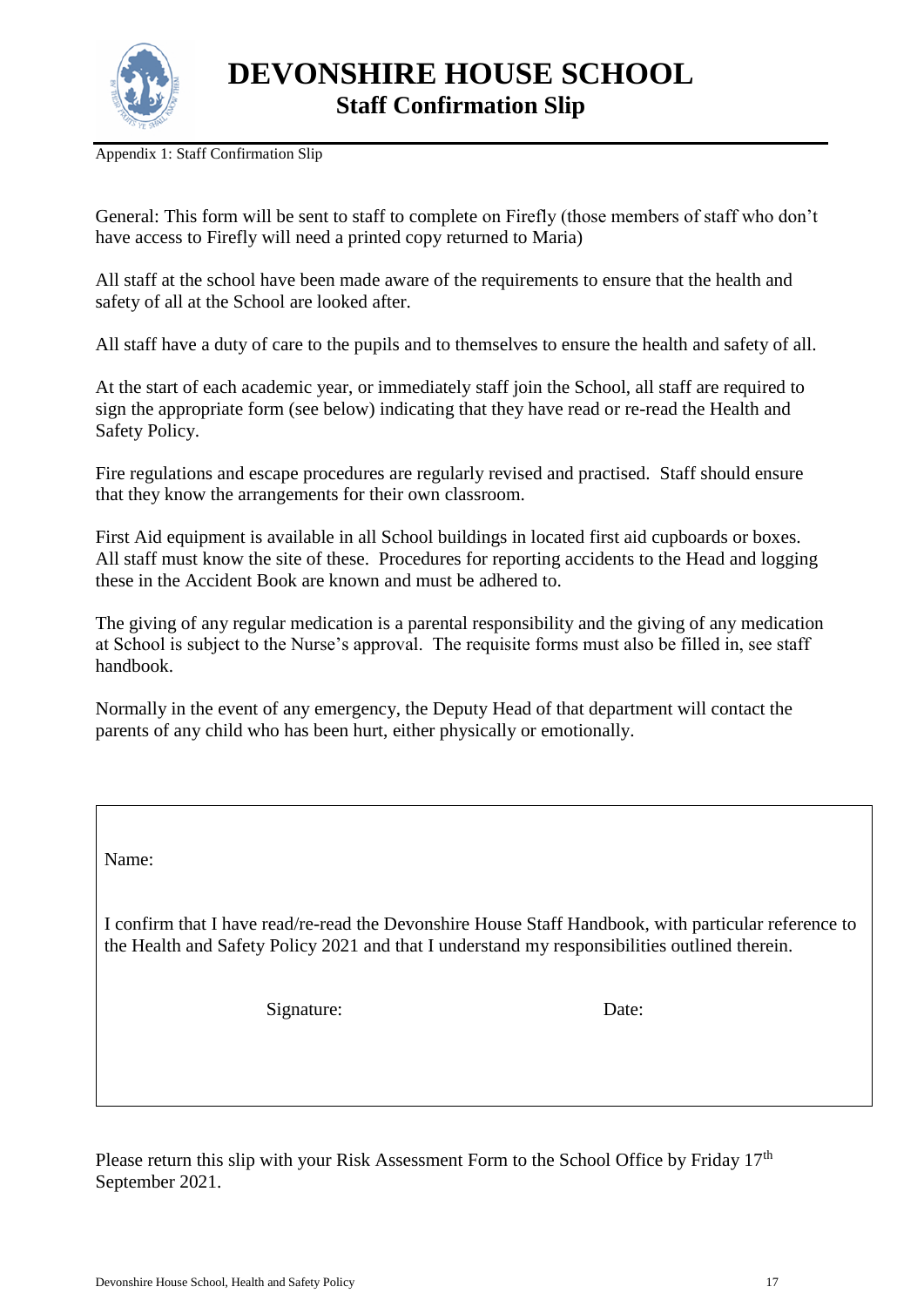

# **Accident Report Form**

*(to be completed by the Form Teacher)*

#### Appendix 2: Accident Report Form

| Name, Address and Occupation (where applicable) of injured:                 |  |
|-----------------------------------------------------------------------------|--|
|                                                                             |  |
|                                                                             |  |
| Date, time and place of accident                                            |  |
|                                                                             |  |
|                                                                             |  |
| When and to whom was it first reported?                                     |  |
|                                                                             |  |
|                                                                             |  |
| Nature and extent of injury                                                 |  |
|                                                                             |  |
| Describe fully how the accident occurred (use additional sheet if required) |  |
|                                                                             |  |
|                                                                             |  |
| Was the employee/pupil seen by a qualified nurse or doctor?                 |  |
| If so, by whom and where?                                                   |  |
|                                                                             |  |
|                                                                             |  |
| Signed:<br>Date                                                             |  |
|                                                                             |  |
| FOR COMPLETION BY FORM TEACHER                                              |  |
|                                                                             |  |
| Any further treatment/comments:                                             |  |
|                                                                             |  |

| Signed:                           | Date:    |     |
|-----------------------------------|----------|-----|
|                                   |          |     |
|                                   |          |     |
|                                   |          |     |
| Accident Report given to Parents? | Yes / No | Bv: |
|                                   |          |     |
|                                   |          |     |
|                                   |          |     |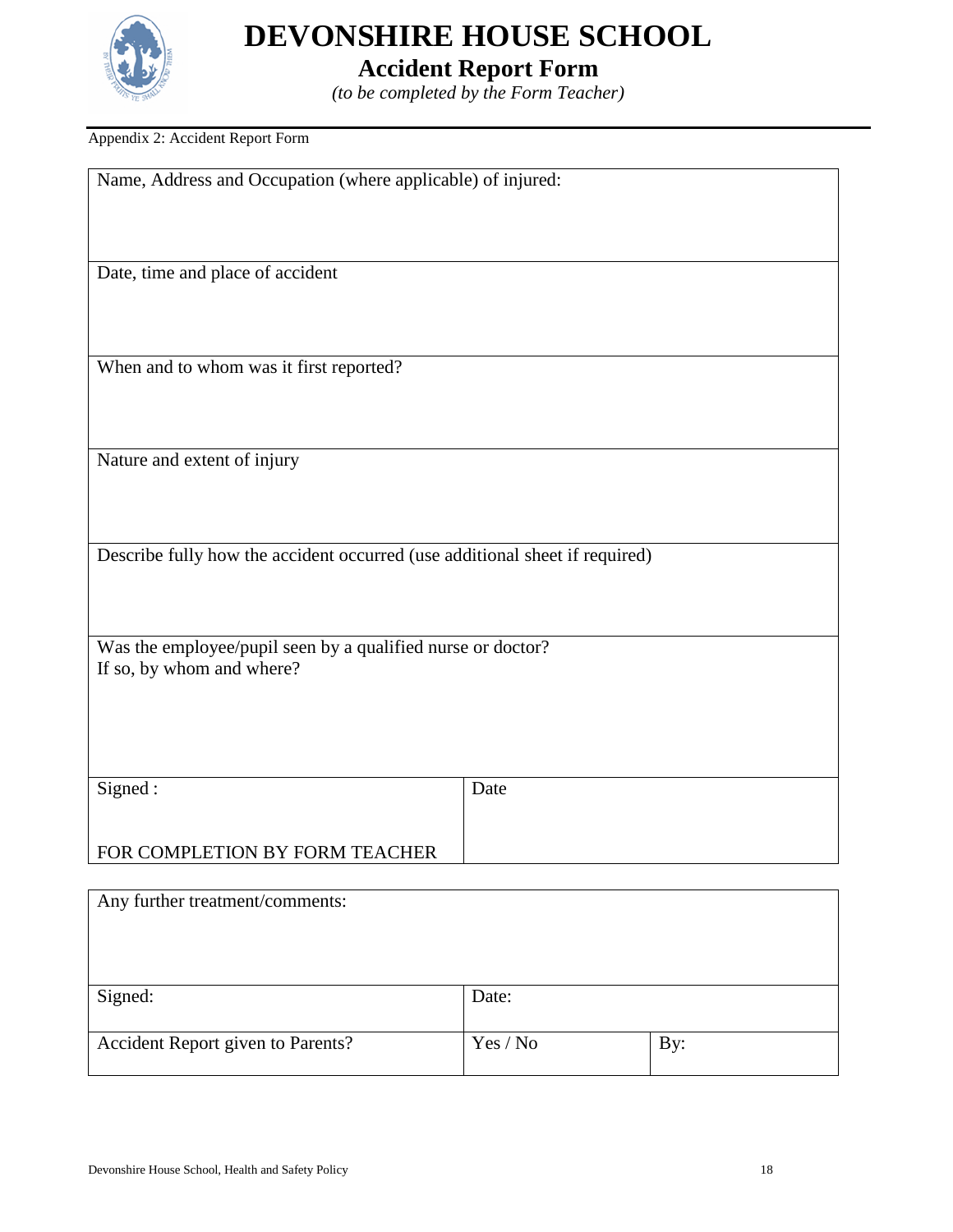

**Accident Report Form for Parents**

*(to be completed by the Form Teacher)*

#### Appendix 2a: Accident Report Form for Parents

| Form:                             | Date: |
|-----------------------------------|-------|
| Name of injured child:            |       |
|                                   |       |
| Date, time and place of accident: |       |
|                                   |       |
|                                   |       |
|                                   |       |
| Nature and extent of injury:      |       |
|                                   |       |
|                                   |       |
| How accident occurred:            |       |
|                                   |       |
|                                   |       |
| Treatment given and by whom:      |       |
|                                   |       |
| Care advice:                      |       |
|                                   |       |
|                                   |       |
|                                   |       |
|                                   |       |
| Signed:                           | Date: |
|                                   |       |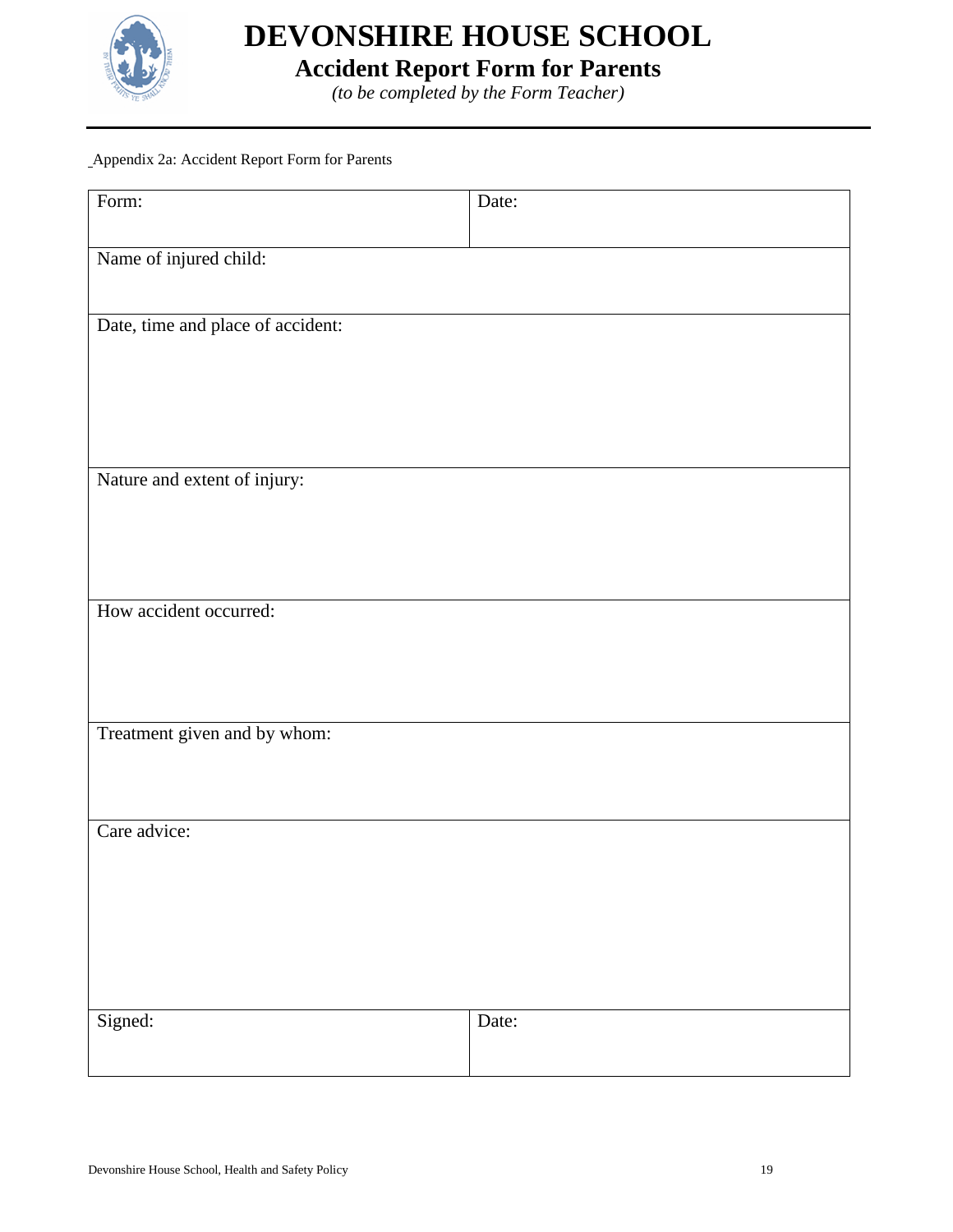

# **Risk Assessment**

*(Autumn Term only)*

| Room or Area -<br>Questions you should ask | Name -                                                                                       | Date - |                          |               |
|--------------------------------------------|----------------------------------------------------------------------------------------------|--------|--------------------------|---------------|
|                                            |                                                                                              |        |                          |               |
|                                            |                                                                                              | Yes    | Further action<br>needed | $\frac{A}{N}$ |
|                                            | Is the flooring in good condition?                                                           |        |                          |               |
| around the<br>Movement<br>classroom        | Are there any changes in floor level or type of flooring<br>that can be highlighted?         |        |                          |               |
|                                            | Are trailing electrical leads prevented wherever possible                                    |        |                          |               |
|                                            | Are gangways between desks kept clear?                                                       |        |                          |               |
|                                            | Are procedures in place for spillages?                                                       |        |                          |               |
| Work at<br>height                          | Is there any need within this room to access areas above<br>shoulder height?                 |        |                          |               |
|                                            | What are the procedures in place?                                                            |        |                          |               |
|                                            | Do you have access to a step ladder if necessary?                                            |        |                          |               |
| Furniture and                              | Are all permanent fixtures in good condition and securely<br>affixed?                        |        |                          |               |
| fixtures                                   | Is furniture in reasonably good repair and suitable?                                         |        |                          |               |
|                                            | Is any portable equipment stable?                                                            |        |                          |               |
|                                            | Are all windows safely restricted or barred?                                                 |        |                          |               |
|                                            | Is there any risk of burning from radiators and heaters?                                     |        |                          |               |
|                                            | Has a workstation assessment been made on your desk?                                         |        |                          |               |
|                                            | Are all fixed cables and sockets in good repair?                                             |        |                          |               |
| Computers<br>equipment<br>similar<br>and   | Are all plugs and cables in good repair?                                                     |        |                          |               |
|                                            | Has all electrical equipment been PAT tested?                                                |        |                          |               |
|                                            | Are all exits clear, unobstructed, unlocked, easy to open                                    |        |                          |               |
|                                            | from the inside?                                                                             |        |                          |               |
| Fire                                       | Is the necessary firefighting equipment to hand in your<br>area and do you know where it is? |        |                          |               |
|                                            | Are evacuation procedures clearly displayed?                                                 |        |                          |               |
|                                            | Are you aware of the drill for your area?                                                    |        |                          |               |
|                                            | Does the room have natural ventilation?                                                      |        |                          |               |
| Ventilati<br>on and<br>heating             | Can a reasonable temperature be maintained during the                                        |        |                          |               |
|                                            | average working day?                                                                         |        |                          |               |
|                                            | Are measures in place to assist this i.e. blinds?                                            |        |                          |               |
|                                            | Are all desks facing the front of the classroom?                                             |        |                          |               |
|                                            | Does your room have a lidded bin?                                                            |        |                          |               |
|                                            | Does your room have alcohol based hand sanitizer?                                            |        |                          |               |
| Covid 19                                   | Does your room have tissues?                                                                 |        |                          |               |
|                                            | Is there a bottle of disinfecting spray?                                                     |        |                          |               |
|                                            | Is there a roll of tissue?                                                                   |        |                          |               |
| Other                                      | Are all hanging blind cords fixed to avoid strangulation?                                    |        |                          |               |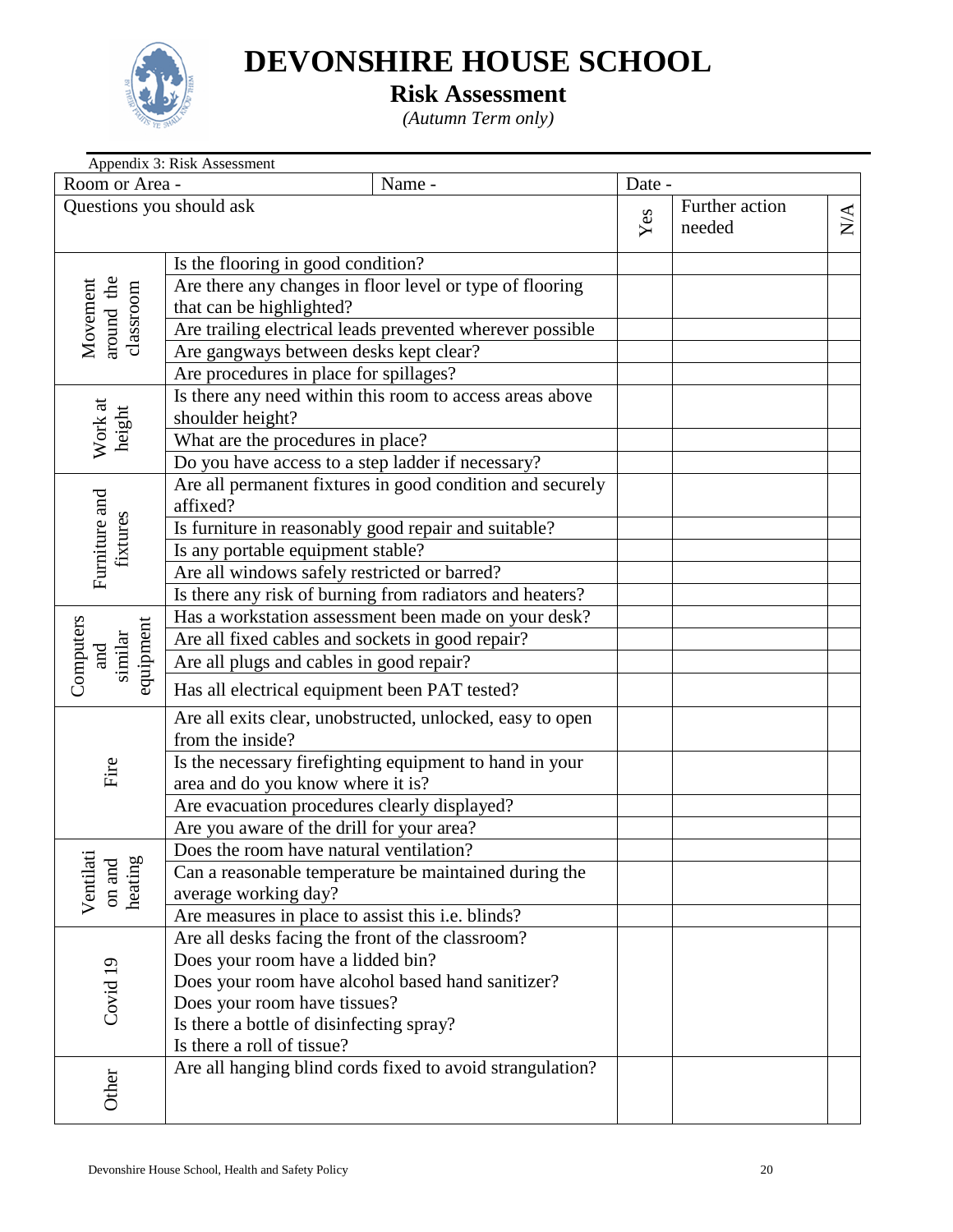

**Risk Assessment Update**

*To be completed and returned at the start of every Spring and Summer term only.*

Appendix 4: Health and Safety Form 4: Risk Assessment Update

| Room or Area                                                      |          |
|-------------------------------------------------------------------|----------|
| This is to confirm that:                                          |          |
| a) all risks reported at the end of last term have been addressed | Yes / No |
| b) there are no new risks that I have identified                  | Yes / No |

If the answer to either (a) or (b) is No, please fill in details of risks below, use the back of this sheet if necessary.

| Location | Risk | <b>Action Taken</b> | Implemented by:<br>Date: |
|----------|------|---------------------|--------------------------|
|          |      |                     |                          |
|          |      |                     |                          |
|          |      |                     |                          |
|          |      |                     |                          |
|          |      |                     |                          |
|          |      |                     |                          |

Name of Staff Member: …………………………………………………………………

Date: ………………………………...……………………………….

Signature: …………………………….............................................................

Please return to the School Office by the end of the first day of term.

# **Devonshire House School Promotes a Healthy and Safe Environment**